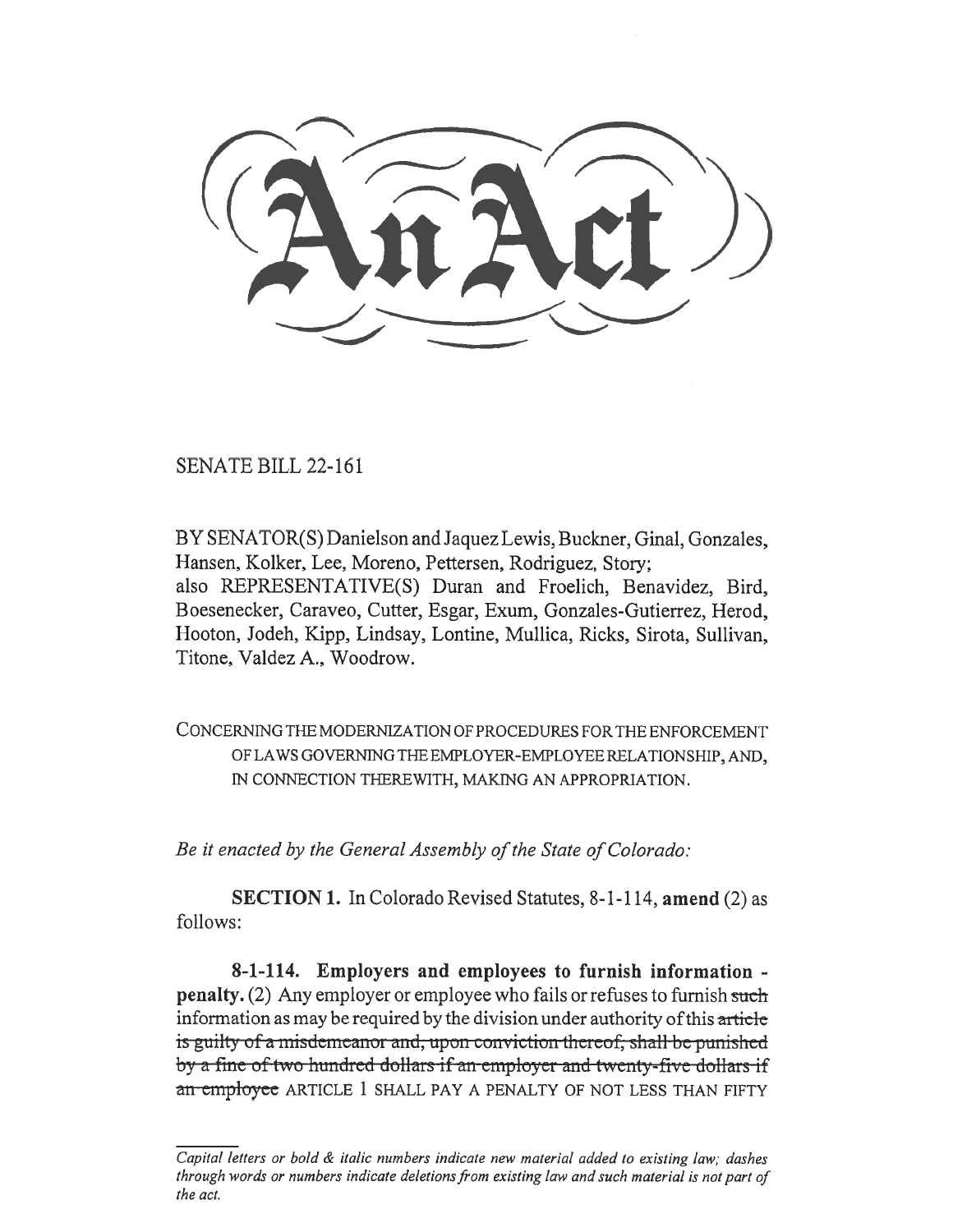DOLLARS FOR EACH DAY THAT THE FAILURE OR REFUSAL CONTINUES. THE DIVISION SHALL TRANSMIT ANY PENALTY IMPOSED AND COLLECTED PURSUANT TO THIS SECTION TO THE STATE TREASURER, WHO SHALL CREDIT THE MONEY TO THE WAGE THEFT ENFORCEMENT FUND CREATED IN SECTION 8-4-113 (3).

SECTION 2. In Colorado Revised Statutes, 8-1-116, amend (2) as follows:

8-1-116. Investigators to have access to premises - penalty. (2) Any person who hinders or obstructs the director or any such person authorized by the director in the exercise of any power conferred by this article 1, or any employer who in bad faith refuses reasonable access to the employer's premises, or any person who gives advance notice of any inspection to be conducted under this article 1 without authority from the director or the director's designee commits a class 2 misdemeanor IS SUBJECT TO A PENALTY OF NOT LESS THAN FIFTY DOLLARS FOR EACH DAY THAT THE CONDUCT CONTINUES. THE DIVISION SHALL TRANSMIT ANY PENALTY IMPOSED AND COLLECTED PURSUANT TO THIS SECTION TO THE STATE TREASURER, WHO SHALL CREDIT THE MONEY TO THE WAGE THEFT ENFORCEMENT FUND CREATED IN SECTION 8-4-113 (3).

SECTION 3. In Colorado Revised Statutes, 8-1-117, amend (2) as follows:

8-1-117. Director to have access to books - penalty. (2) Any employer who THAT refuses to exhibit and furnish said THE director or any agents of the division an inspection of any books, records, and payrolls of such THE employer, showing or reflecting in any way upon the amount of wage expenditure of such employers THE EMPLOYER, and other data, facts, and statistics appertaining to the purposes of this article ARTICLE 1 or who THAT refuses to admit such THE director or any agent of the division to any place of employment shall pay a penalty of not less than fifty dollars for each day that such THE failure, neglect, or refusal continues. THE DIVISION SHALL TRANSMIT ANY PENALTY IMPOSED AND COLLECTED PURSUANT TO THIS SECTION TO THE STATE TREASURER, WHO SHALL CREDIT THE MONEY TO THE WAGE THEFT ENFORCEMENT FUND CREATED IN SECTION 8-4-113 (3).

SECTION 4. In Colorado Revised Statutes, 8-1-140, amend (2) as follows:

PAGE 2-SENATE BILL 22-161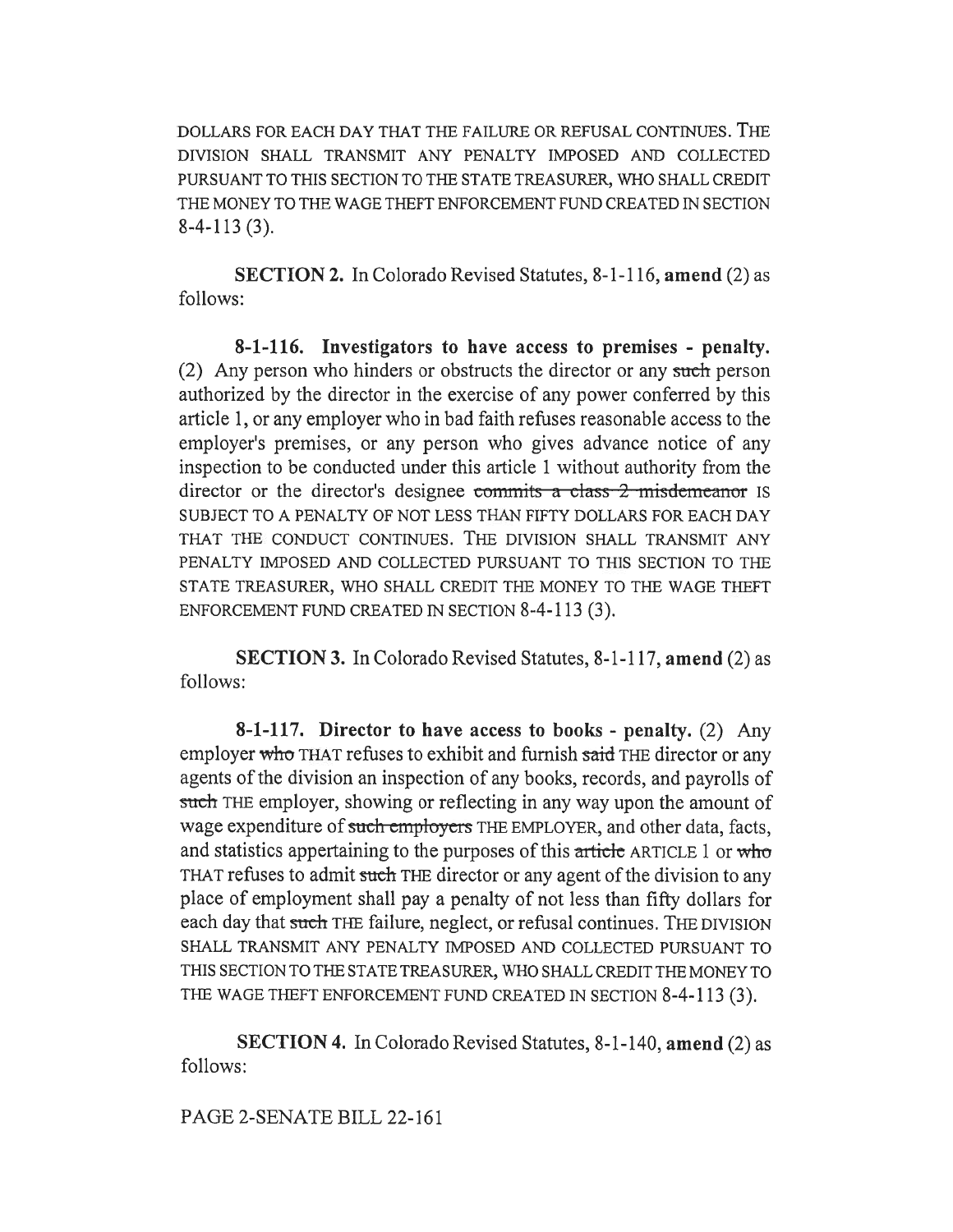8-1-140. Violation - penalty. (2) If any employer, employee, or any other person fails, refuses, or neglects to perform any duty lawfully enjoined within the time prescribed by the director or fails, neglects, or refuses to obey any lawful order made by the director or any judgment or decree made by any court as provided in this article ARTICLE 1, for each such violation, such THE employer, employee, or any other person shall pay a penalty of not less than one hundred dollars for each day such THE violation, failure, neglect, or refusal continues. THE DIVISION SHALL TRANSMIT ANY PENALTY IMPOSED AND COLLECTED PURSUANT TO THIS SECTION TO THE STATE TREASURER, WHO SHALL CREDIT THE MONEY TO THE WAGE THEFT ENFORCEMENT FUND CREATED IN SECTION 8-4-113 (3).

SECTION 5. In Colorado Revised Statutes, amend 8-1-142 as follows:

8-1-142. Collection of penalties. All penalties provided for in this article ARTICLE 1 shall be collected in a civil action brought against the employer or employee in the name of the director, WHICH CIVIL ACTION MAY BE AN ADMINISTRATIVE ACTION OR A JUDICIAL ACTION AUTHORIZED BY LAW. Any fine provided in this article ARTICLE 1 is considered a penalty and recoverable in a civil action as provided in this section unless the violation of this article ARTICLE 1, for the punishment of which said fine is provided, is designated as a misdemeanor or other crime.

SECTION 6. In Colorado Revised Statutes, 8-4-105, amend (1) introductory portion and (1)(e) as follows:

8-4-105. Payroll deductions permitted - notice required. (1)  $N\sigma$ AN employer shall NOT make a deduction from the wages or compensation of an employee except as follows:

(e) (I) A deduction for the amount of money or the value of property that the employee failed to properly pay or return to the employer in the case where a terminated employee was entrusted during his or her THE EMPLOYEE'S employment with the collection, disbursement, or handling of such money or property, BUT ONLY AFTER PROVIDING NOTICE OF THE DEDUCTION AS SPECIFIED IN SUBSECTION (1)(e)(II) OF THIS SECTION.

(II) The employer shall have HAS ten calendar days after the termination of employment to:

PAGE 3-SENATE BILL 22-161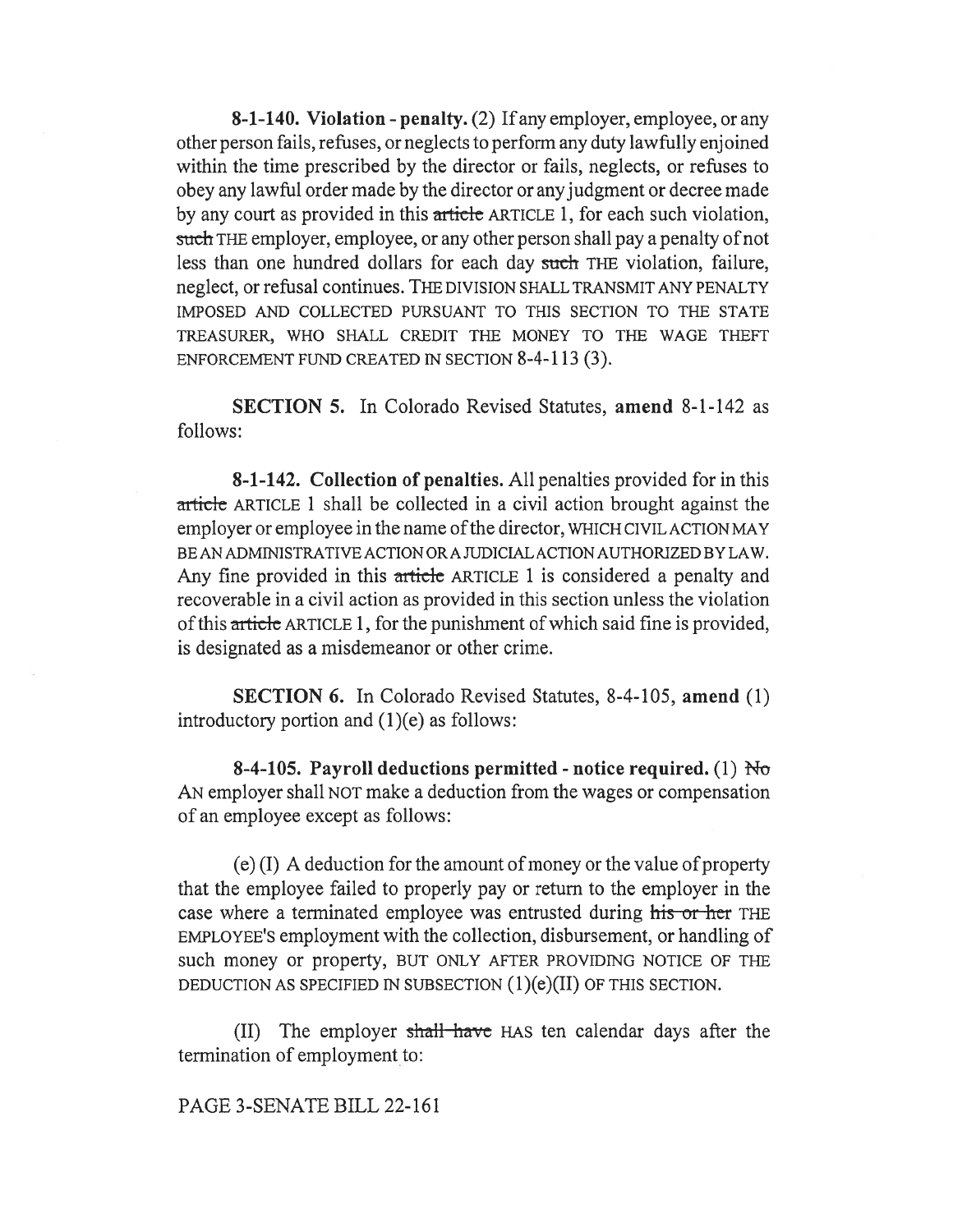(A) Audit and adjust the accounts and property value of any items entrusted to the employee before the employee's wages or compensation shall be paid as provided in section 8-4-109. This is an exception to the pay requirements in section 8-4-109. The penalty provided in section 8-4-109 shall apply only from the date of demand made after the expiration of the ten-day period allowed for payment of the employee's wages or compensation.

(B) PROVIDE NOTICE TO THE EMPLOYEE THAT THE EMPLOYER IS DEDUCTING FROM THE EMPLOYEE'S WAGES OR COMPENSATION THE AMOUNT OF MONEY OR THE VALUE OF PROPERTY THAT THE EMPLOYEE FAILED TO PROPERLY PAY OR RETURN TO THE EMPLOYER, WHICH NOTICE MUST INCLUDE A WRITTEN ACCOUNTING SPECIFYING THE AMOUNT OF MONEY OR THE SPECIFIC PROPERTY THAT THE EMPLOYEE FAILED TO PAY OR RETURN, THE REPLACEMENT VALUE OF THE PROPERTY, AND, TO THE EXTENT KNOWN, WHEN THE MONEY OR PROPERTY WAS PROVIDED TO THE EMPLOYEE AND WHEN THE EMPLOYER BELIEVES THE EMPLOYEE SHOULD HAVE PAID THE MONEY OR RETURNED THE PROPERTY TO THE EMPLOYER.

(III) AFTER AN EMPLOYER PROVIDES THE NOTICE REQUIRED BY SUBSECTION (1)(e)(II)(B) OF THIS SECTION AND MAKES A DEDUCTION FROM THE WAGES OR COMPENSATION OF AN EMPLOYEE, IF THE EMPLOYEE, WITHIN FOURTEEN DAYS AFTER THE EMPLOYER PROVIDES THE NOTICE, PAYS THE MONEY OR RETURNS THE PROPERTY THAT WAS THE BASIS FOR THE DEDUCTION, THE EMPLOYER SHALL PAY THE EMPLOYEE THE AMOUNT OF THE DEDUCTION WITHIN FOURTEEN DAYS AFTER THE EMPLOYEE PAYS THE MONEY OR RETURNS THE PROPERTY TO THE EMPLOYER.

(IV) If, upon such audit and adjustment of AFTER AUDITING AND ADJUSTING the accounts and property value of any items entrusted to the employee PURSUANT TO SUBSECTION (1)(e)(II)(A) OF THIS SECTION AND PROVIDING NOTICE PURSUANT TO SUBSECTION (1)(e)(II)(B) OF THIS SECTION, it is found that any money or property entrusted to the employee by the employer has not been properly paid or returned TO the employer as provided by the terms of any agreement between the employer and the employee, the employee shall not be IS NOT entitled to the benefit of payment pursuant to section 8-4-109, but the EMPLOYEE'S claim for unpaid wages or compensation of such employee shall be disposed of as provided for by this article ARTICLE 4.

## PAGE 4-SENATE BILL 22-161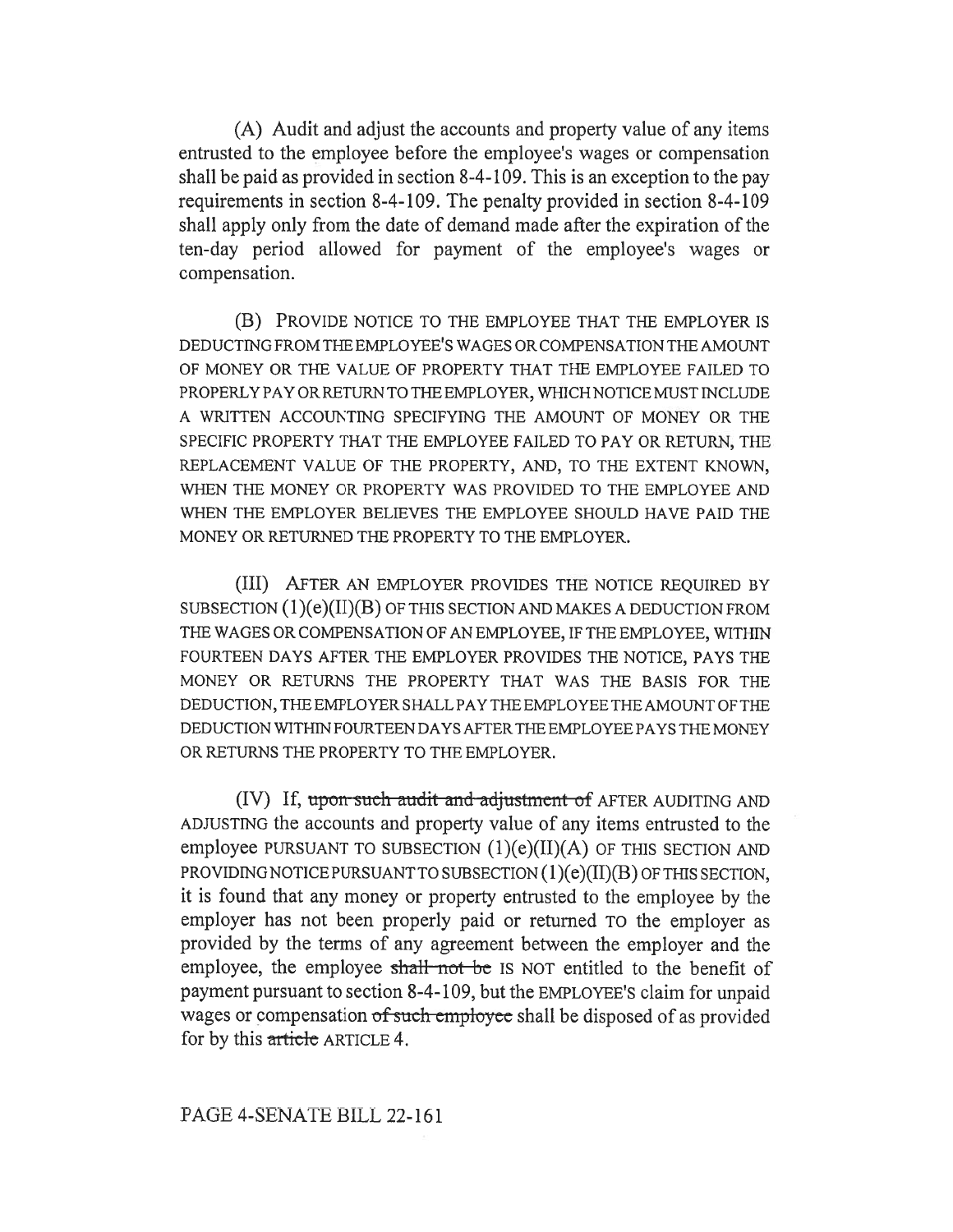SECTION 7. In Colorado Revised Statutes, 8-4-109, amend (3) as follows:

8-4-109. Termination of employment - payments required - civil penalties - payments to surviving spouse or heir. (3) (a) If an employer refuses to pay wages or compensation in accordance with subsection (1) of this section OR SECTION 8-4-103 (1)(a), the employee, his or her THE EMPLOYEE'S designated agent, or the division may send a written demand for the payment ON BEHALF OF THE EMPLOYEE OR A GROUP OF SIMILARLY SITUATED EMPLOYEES OR MAY FILE AN ADMINISTRATIVE CLAIM OR CIVIL ACTION FOR THE PAYMENT.

(a.5) If the employer disputes the amount of wages or compensation claimed by an employee under this article ARTICLE 4 and if, within fourteen days after the written demand is sent OR THE ADMINISTRATIVE CLAIM OR CIVIL ACTION IS SENT TO OR SERVED ON THE EMPLOYER, the employer makes a legal tender of the FULL amount that the employer in good faith believes is due OF ALL WAGES THAT THE EMPLOYEE, THE EMPLOYEE'S DESIGNATED AGENT, OR THE DIVISION IN GOOD FAITH DEMANDS ARE OWED FOR ANY VIOLATION OF THIS ARTICLE 4, the employer shall not be liable for any penalty unless, in a legal proceeding, including a civil action or an administrative procedure under sections 8-4-111 and 8-4-111.5, the employee recovers a greater sum than the amount  $50$  THE EMPLOYER tendered.

(b) ON OR AFTER JANUARY 1, 2023, if AN EMPLOYER FAILS OR REFUSES TO PAY, IN THE MANNER SPECIFIED IN SUBSECTION (3)(d) OF THIS SECTION, an employee's ALL earned, vested, and determinable wages or compensation is not paid within fourteen days after the written demand is sent in the manner set forth-in-paragraph (d) of this subsection  $(3)$  OR WITHIN FOURTEEN DAYS AFTER A CIVIL ACTION OR ADMINISTRATIVE CLAIM FOR THE WAGES OR COMPENSATION IS SENT TO OR SERVED ON THE EMPLOYER, the employer shall be IS liable to the employee OR GROUP OF SIMILARLY SITUATED EMPLOYEES for the AMOUNT OF THE EARNED, VESTED, DETERMINABLE, AND UNPAID wages or compensation and a PLUS AN AUTOMATIC penalty of: the sum of the-following amounts of wages or compensation due or, if greater, the employee's average daily earnings for each day, not to exceed ten days, until-such payment or other settlement satisfactory to the employee is made:

### PAGE 5-SENATE BILL 22-161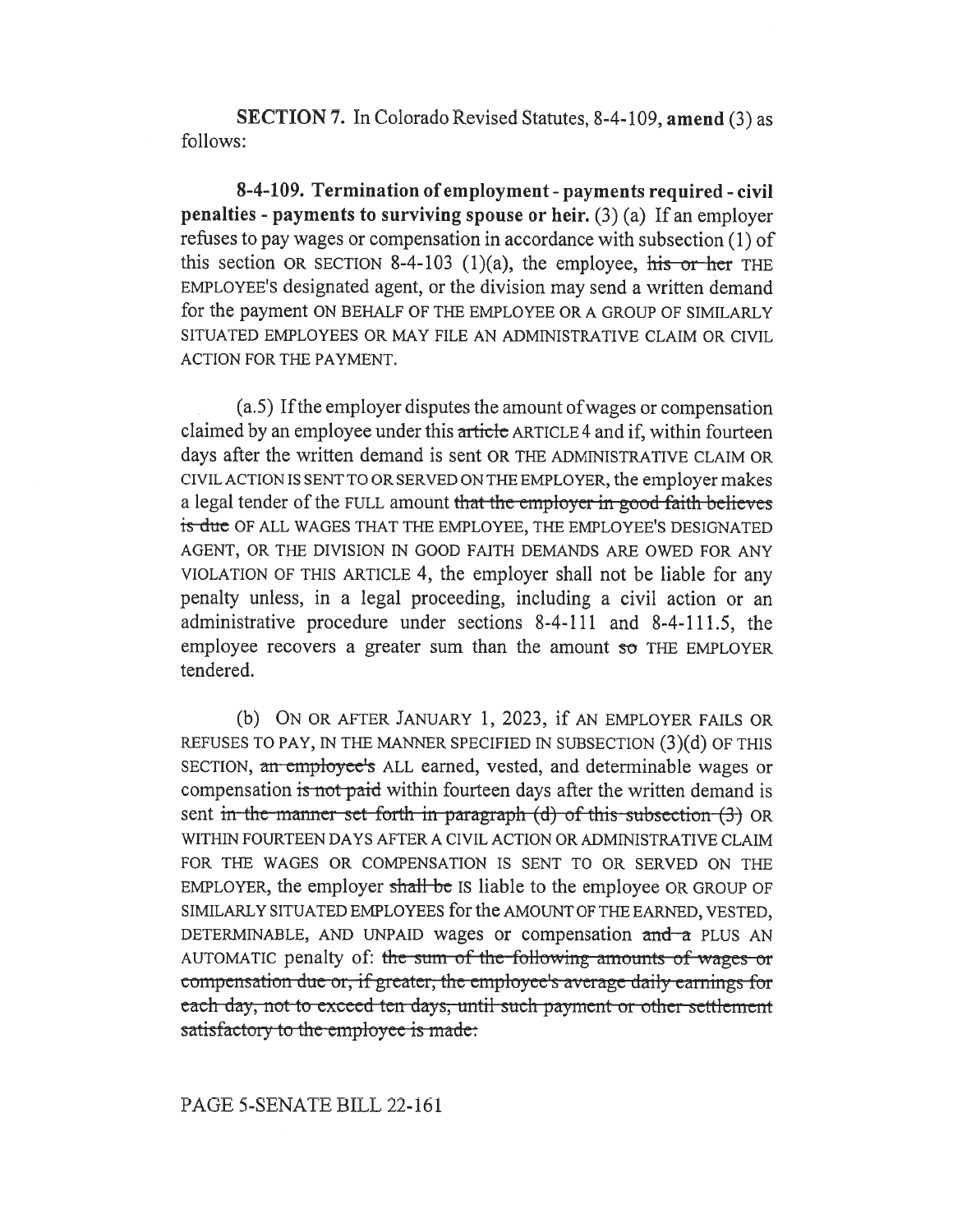$(I)$  One hundred twenty-five percent of that THE GREATER OF TWO TIMES THE amount of such THE UNPAID wages or compensation up to and including-seven-thousand-five-hundred-dollars; and OR ONE THOUSAND DOLLARS; OR

(II) Fifty percent of that IF THE EMPLOYEE CAN SHOW THAT THE EMPLOYER'S FAILURE OR REFUSAL TO PAY WAGES OR COMPENSATION WAS WILLFUL, THE GREATER OF THREE TIMES THE amount of such THE UNPAID wages or compensation that exceed seven OR THREE thousand five hundred dollars.

(c) If the employee can show that the employer's failure to pay is willful, the penalty required under paragraph  $(b)$  of this subsection  $(3)$  shall increase by fifty percent. Evidence that a judgment OR WAGE DETERMINATION OF THE DIVISION has, within the previous five years, been entered against the employer for failure to pay wages or compensation is admissible as evidence of willful conduct. AN EMPLOYER'S FAILURE OR REFUSAL TO PAY WAGES OR COMPENSATION IS PER SE WILLFUL IF THE EMPLOYEE CAN SHOW THAT THE CLAIM FOR WHICH A PENALTY UNDER SUBSECTION (3)(b) OF THIS SECTION IS ASSESSED IS THE EMPLOYER'S SECOND OR SUBSEQUENT FAILURE OR REFUSAL TO PAY TO EMPLOYEES WAGES OR COMPENSATION OF THE SAME OR SIMILAR TYPE WITHIN THE FIVE YEARS IMMEDIATELY PRECEDING THE CLAIM.

(d) (I) The employer shall send or deliver payment, by check, draft, or voucher in the employee's name, to the employee at the address contained in the written demand OR ADMINISTRATIVE CLAIM OR CIVIL ACTION; or make the payment by direct deposit authorized under section 8-4-102 (2) if the employee has not revoked the authorization. The employer may, but is not required to, make the payment by direct deposit to an account specified by the employee in the demand, ADMINISTRATIVE CLAIM, OR COURT ACTION, even if the employee has not previously authorized direct deposit of the employee's compensation, or make the payment by another method requested by the employee in the demand, ADMINISTRATIVE CLAIM, OR COURT ACTION, if applicable. If the employee has not previously authorized direct deposit of compensation and the demand, ADMINISTRATIVE CLAIM, OR COURT ACTION does not state an address to which the payment should be mailed, the employer shall make the payment as follows:

(A) To the employee's last-known address according to the records

PAGE 6-SENATE BILL 22-161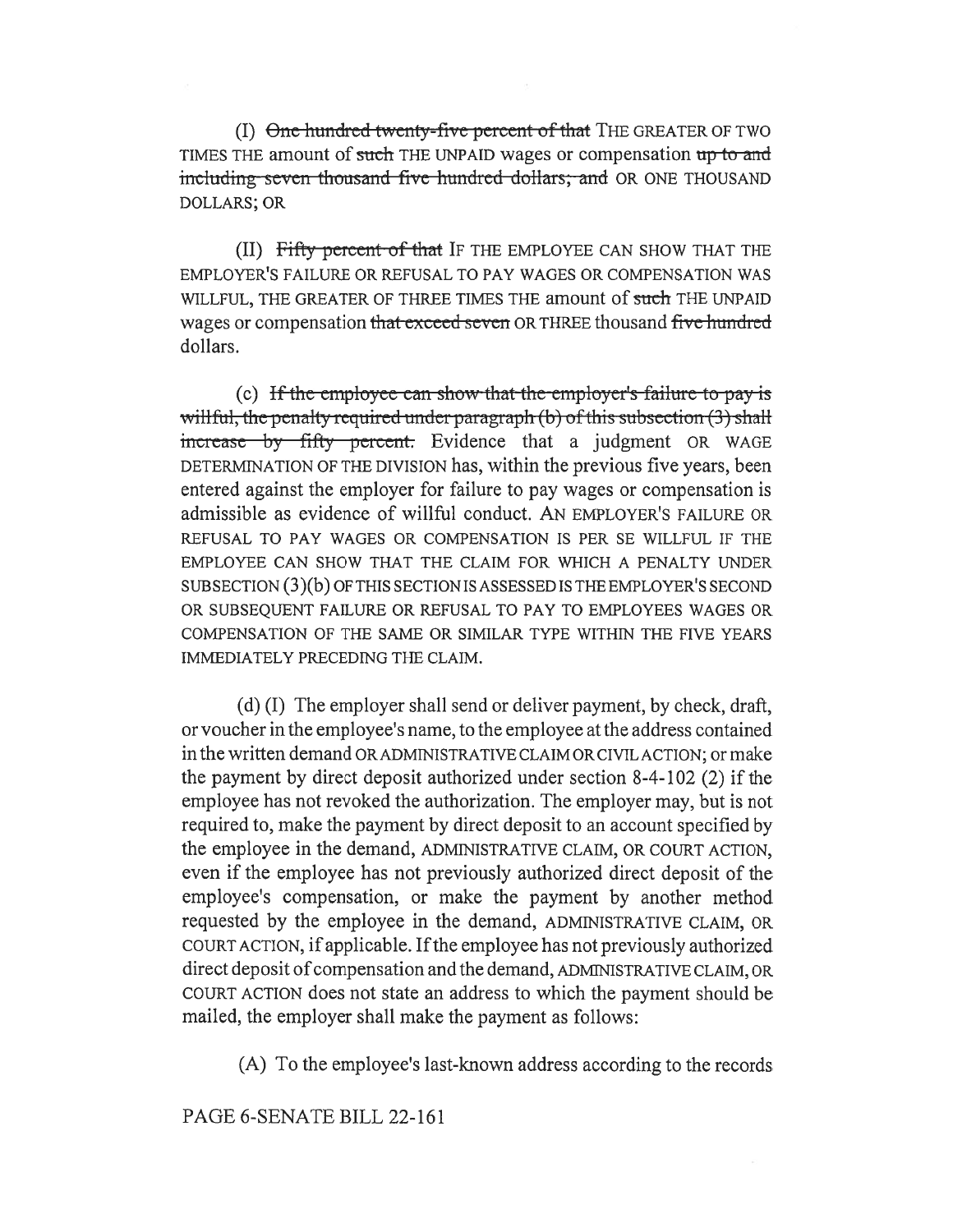of the employer; or

(B) If applicable and if the employer so elects, as otherwise requested by the employee in the demand, ADMINISTRATIVE CLAIM, OR COURT ACTION.

(II) The employee or his or her THE EMPLOYEE's designated agent may commence a civil action to recover the penalty set forth in this subsection (3). For an action filed in a small claims court, established pursuant to part 4 of article 6 of title 13, C.R.S., if the employer has not received a written-demand at least-fourteen days before the employer is served with the complaint or other document commencing the action; service of the complaint or other document serves as the written demand under this subsection  $(3)$ . If, an WITHIN FOURTEEN DAYS AFTER A WRITTEN DEMAND IS SENT TO OR AN ADMINISTRATIVE CLAIM OR A CIVIL ACTION IS SENT TO OR SERVED ON THE EMPLOYER, THE employer makes a FULL legal tender of the full-amount-elaimed in the action within fourteen days after service of the complaint or other document commencing the action ALL AMOUNTS DEMANDED IN GOOD FAITH FOR ALL EMPLOYEES, the employee shall dismiss the action.

SECTION 8. In Colorado Revised Statutes, 8-4-110, amend (1) as follows:

8-4-110. Disputes - fees. (1) (a) THE COURT MAY AWARD THE EMPLOYER REASONABLE COSTS AND ATTORNEY FEES INCURRED IN A CIVIL ACTION IF, WITHIN FOURTEEN DAYS AFTER A WRITTEN DEMAND LETTER IS SENT TO OR A CIVIL ACTION IS SERVED ON THE EMPLOYER FOR UNPAID WAGES OR COMPENSATION:

(I) THE EMPLOYER MAKES FULL LEGAL TENDER OF ALL AMOUNTS DEMANDED IN GOOD FAITH FOR ALL EMPLOYEES; AND

(II) THE EMPLOYEES RECEIVING SUCH TENDER ULTIMATELY FAIL TO RECOVER A TOTAL SUM THAT IS GREATER THAN THE AMOUNT THE EMPLOYER TENDERED.

(b) If, in any AN ADMINISTRATIVE CLAIM OR CIVIL action the employee-fails to recover a greater sum-than the amount-tendered-by-theemployer, the court may award the employer reasonable costs and attorney

PAGE 7-SENATE BILL 22-161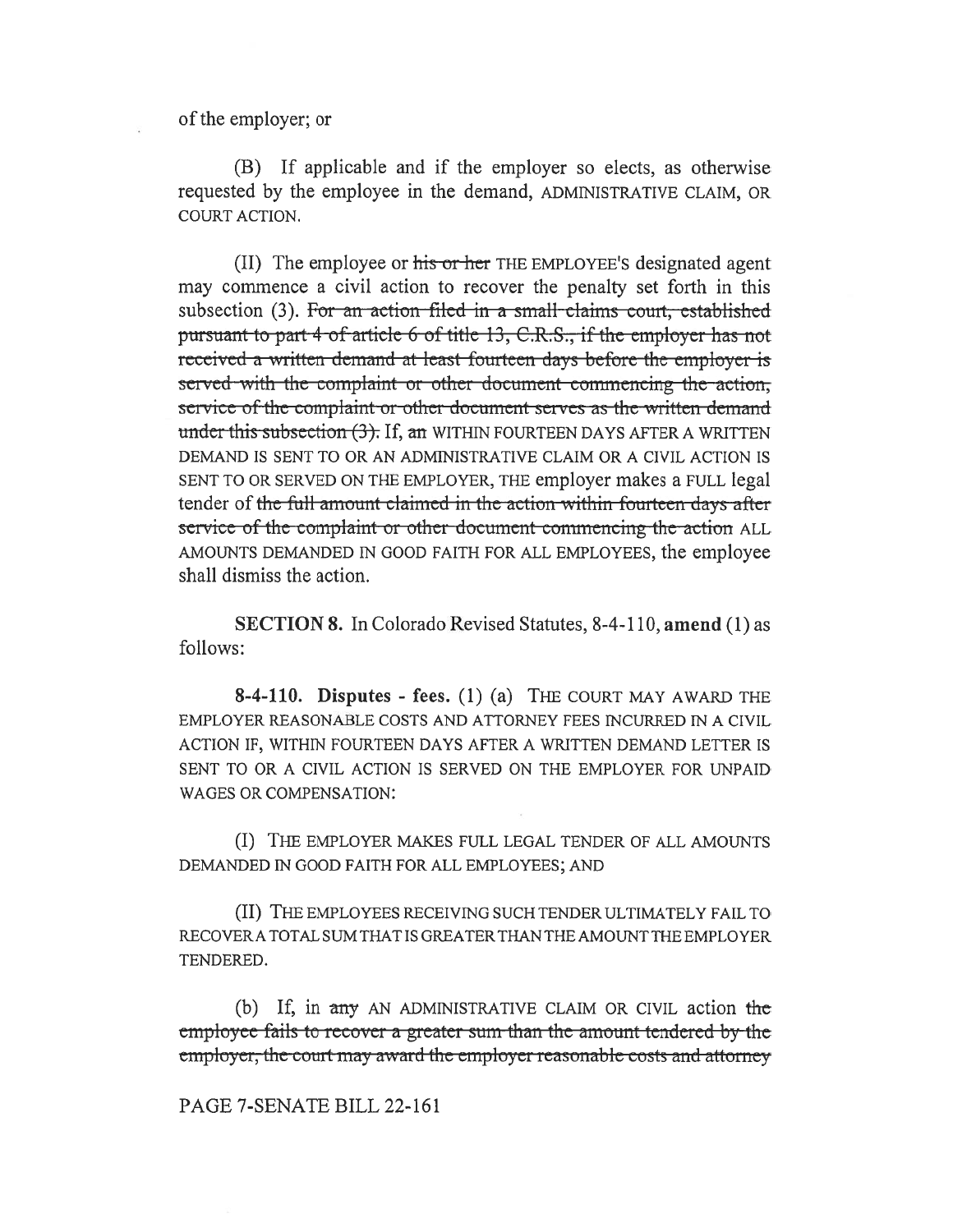fees incurred in such action when, in any pleading or other court filing, the employee claims wages or compensation that exceed the greater of seven thousand—five—hundred dollars in wages or compensation or the jurisdictional limit for the small claims court, whether or not the case was filed in small claims court or whether or not the total amount sought in the action was within small claims court jurisdictional limits. If, in any such action in which the employee seeks to recover any amount of wages or compensation, the employee recovers a sum greater than the amount tendered by the employer:

(I) The court, IN A CIVIL ACTION, may award the employee reasonable costs and attorney fees incurred in such THE CIVIL action; AND

(II) THE DIVISION, IN AN ADMINISTRATIVE CLAIM, MAY AWARD THE EMPLOYEE REASONABLE COSTS INCURRED IN THE ADMINISTRATIVE CLAIM AND MAY ALSO AWARD ATTORNEY FEES TO AN EMPLOYEE WHO RECOVERS MORE THAN FIVE THOUSAND DOLLARS IN UNPAID WAGES IN THE ADMINISTRATIVE CLAIM.

(c) If an employer fails or refuses to make a tender within fourteen days after the demand OR ADMINISTRATIVE CLAIM OR CIVIL ACTION, then such failure or refusal shall MUST be treated as a tender of no money for any purpose under this article ARTICLE 4.

SECTION 9. In Colorado Revised Statutes, 8-4-111, amend (1),  $(2)(a)(I)$  introductory portion, and  $(2)(c)$ ; and add  $(2)(f)$  as follows:

8-4-111. Enforcement - duty of director - duties of district or city **attorneys** - rules. (1) (a) (I) It is the duty of the director to:

 $(A)$  Inquire diligently for any violation of this article, and to ARTICLE 4;

(B) Institute the actions for penalties or fines provided for in this article ARTICLE 4 in such cases as he or she may deem THE DIRECTOR DEEMS proper; and to

(C) Enforce generally the provisions of this article. For wages and compensation earned on and after January 1, 2015 ARTICLE 4.

# PAGE 8-SENATE BILL 22-161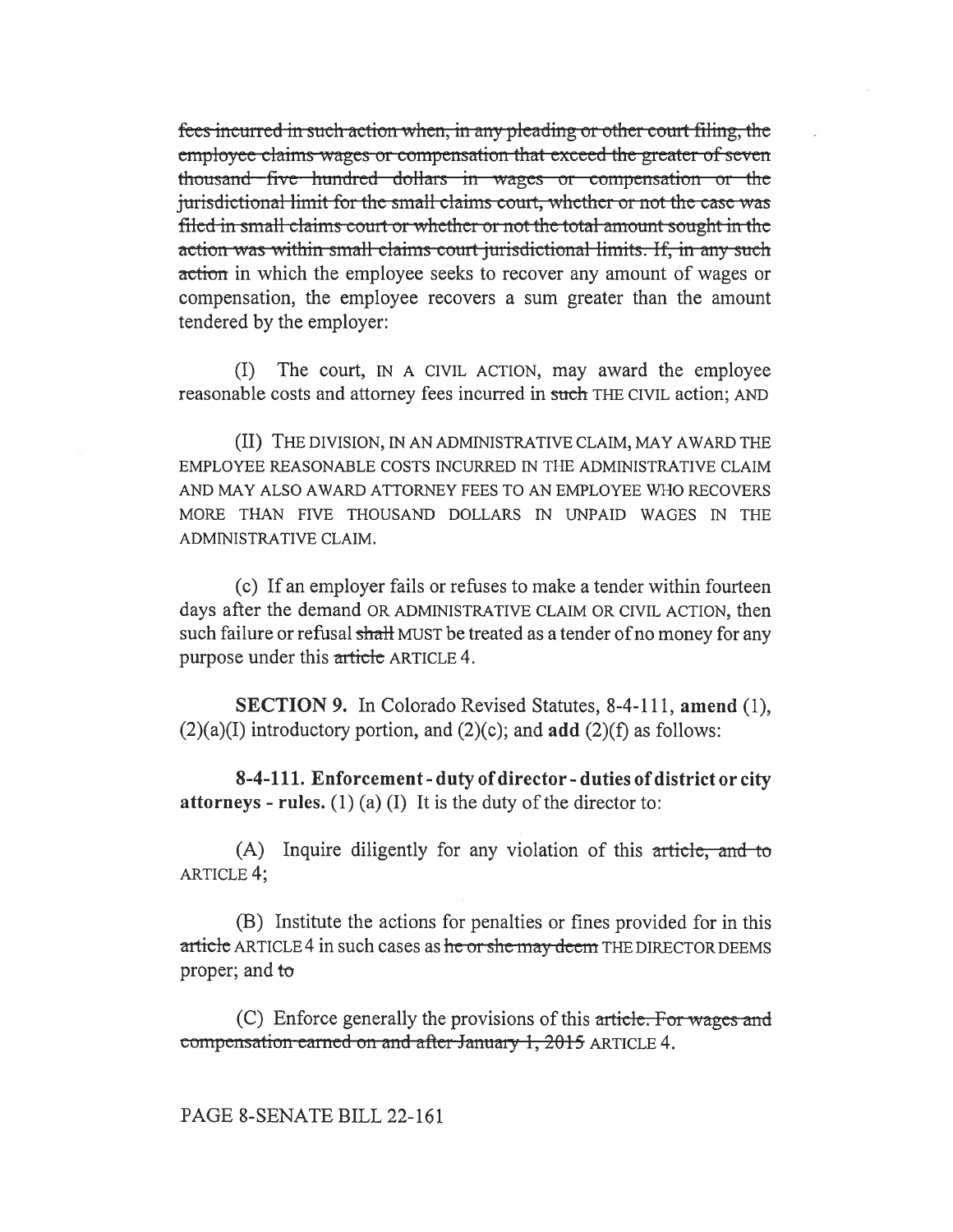(II) The director may establish an administrative procedure to receive complaints and adjudicate claims for nonpayment of wages or compensation of seven thousand five hundred dollars or less.

(III) The procedures ESTABLISHED PURSUANT TO SUBSECTION  $(1)(a)(II)$  OF THIS SECTION may include claims of employees where no interruption of the employer-employee relationship has occurred.

(IV) The penalties AND FINES established by section 8-4-109 (3) apply to actions instituted by the director OR ADJUDICATED AFTER A COMPLAINT WAS RECEIVED under this article ARTICLE 4 when no interruption of the employer-employee relationship has occurred.

(b) The director shall promulgate rules providing for notice to employees of an employee's rights under this section and section 8-4-111.5, of the limitations on the amount of wages, compensation, and penalties available under the administrative remedy, and of the employee's option to bring a claim for wages and compensation in court without pursuing the administrative remedy unless the employee has accepted payment pursuant to paragraph (e) of subsection  $(2)$  SUBSECTION  $(2)(e)$  of this section.

(c) FOR PURPOSES OF INVESTIGATING WAGE COMPLAINTS AND FACILITATING THE COLLECTION OF UNPAID WAGES BEFORE OR AFTER A DETERMINATION PURSUANT TO THIS SECTION, THE DIVISION MAY APPLY THE INFORMATION-GATHERING PROVISIONS OF ARTICLE 1 OF THIS TITLE 8 TO ANY EMPLOYER, EMPLOYEE, OR OTHER PERSON OR ENTITY.

(2) (a) (I) If one or more employees files a wage complaint with the division claiming unpaid wages or compensation of seven thousand five hundred dollars or less per employee, exclusive of penalties and fines, the division shall investigate the wage complaint. THE DIVISION MAY INVESTIGATE ANY WAGE COMPLAINT MADE ON BEHALF OF A GROUP OF SIMILARLY SITUATED EMPLOYEES. IF THE DIVISION DECLINES TO INVESTIGATE A GROUP COMPLAINT, SIMILARLY SITUATED EMPLOYEES MAY CONSENT IN WRITING TO PARTICIPATE AS PARTIES TO THAT COMPLAINT, AND THE DIVISION MAY PURSUE A DIRECT INVESTIGATION INFORMED BY AND CONCURRENT WITH THAT COMPLAINT. The division shall initiate the administrative procedure by sending a notice of complaint to the employer by mail or electronic means in accordance with rules as the director may promulgate when the complaint states a claim for relief. The notice of the

### PAGE 9-SENATE BILL 22-161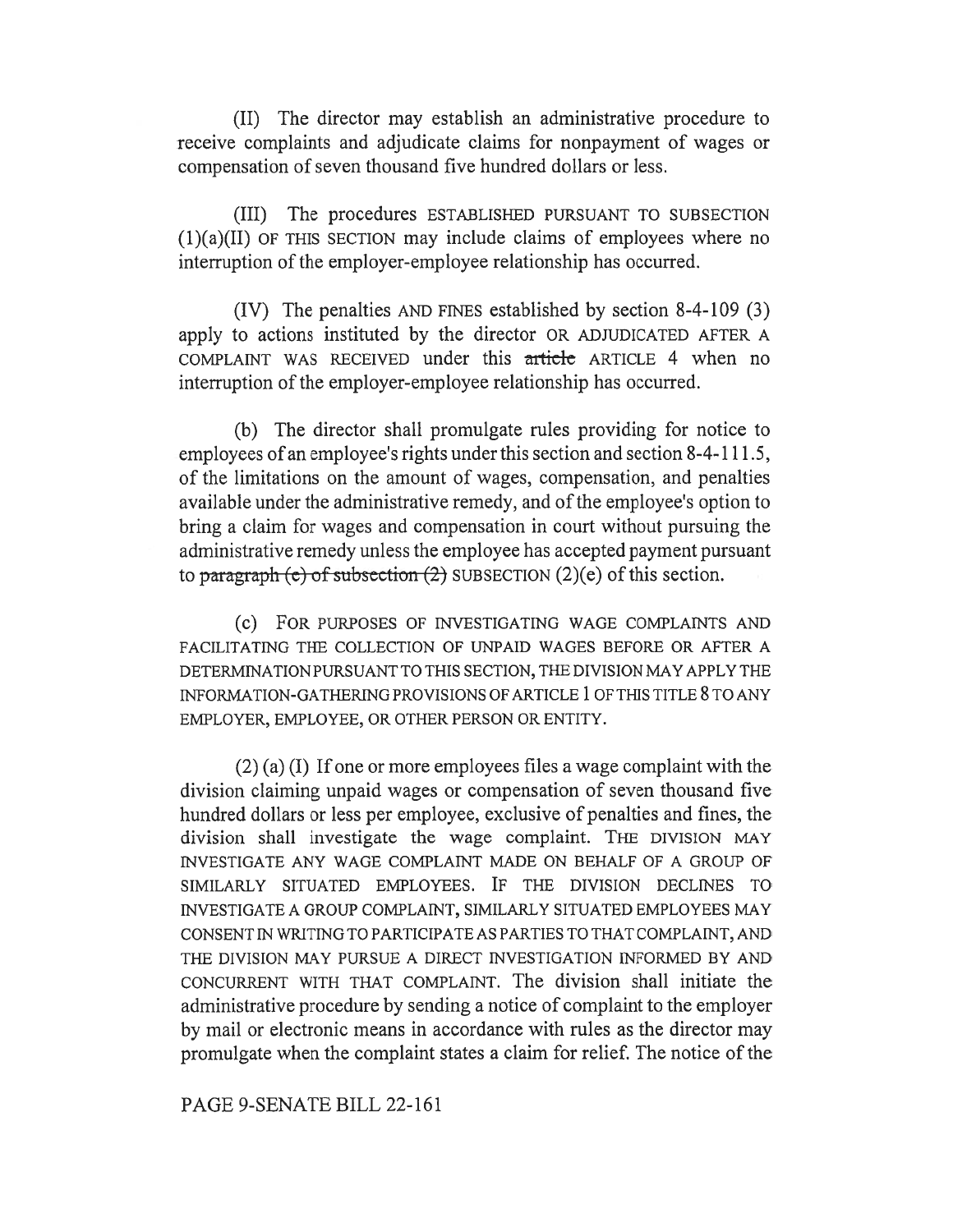complaint must include:

(c) (I) If the division determines that an employer has violated this article ARTICLE 4 for nonpayment of wages or compensation, the division shall issue a citation and notice of assessment for the amount determined that is owed, which amount must include all wages and compensation owed, penalties pursuant to section 8-4-109, and any fines pursuant to section 8-4-113.

(II) THE DIVISION SHALL NOTIFY THE WORKER AND EMPLOYEE PROTECTION UNIT IN THE DEPARTMENT OF LAW CREATED IN SECTION 24-31-1302, AT LEAST ONCE EVERY SIX MONTHS, OF ANY DETERMINATIONS PURSUANT TO THIS SUBSECTION (2)(c) THAT WERE BASED, IN WHOLE OR IN PART, ON A FINDING THAT THE EMPLOYER MISCLASSIFIED ONE OR MORE EMPLOYEES AS INDEPENDENT CONTRACTORS.

(f) IF AN EMPLOYER FAILS TO PAY AN EMPLOYEE THE AMOUNT THE DIVISION DETERMINES, PURSUANT TO SUBSECTION (2)(c) OF THIS SECTION, OR A HEARING OFFICER DETERMINES, PURSUANT TO SECTION 8-4-111.5, TO BE OWED WITHIN SIXTY DAYS AFTER THE DIVISION'S DETERMINATION OR THE HEARING OFFICER'S DECISION, WHICHEVER IS APPLICABLE, THE FOLLOWING MAY BE RECOVERED FROM THE EMPLOYER:

(I) ATTORNEY FEES INCURRED IN PURSUING A CIVIL ACTION TO ENFORCE THE DIVISION'S DETERMINATION OR THE HEARING OFFICER'S DECISION;

(II) AN ADDITIONAL FINE EQUAL TO FIFTY PERCENT OF THE AMOUNT DETERMINED PURSUANT TO SUBSECTION (2)(c) OF THIS SECTION; AND

(III) A PENALTY EQUAL TO THE GREATER OF FIFTY PERCENT OF THE AMOUNT DETERMINED PURSUANT TO SUBSECTION (2)(c) OF THIS SECTION OR THREE THOUSAND DOLLARS.

SECTION 10. In Colorado Revised Statutes, amend 8-4-113 as follows:

8-4-113. Fines pursuant to enforcement - wage theft enforcement fund - created - administrative lien and levy of employer assets - definition. (1) (a) (I) If a case against an employer is enforced

#### PAGE 10-SENATE BILL 22-161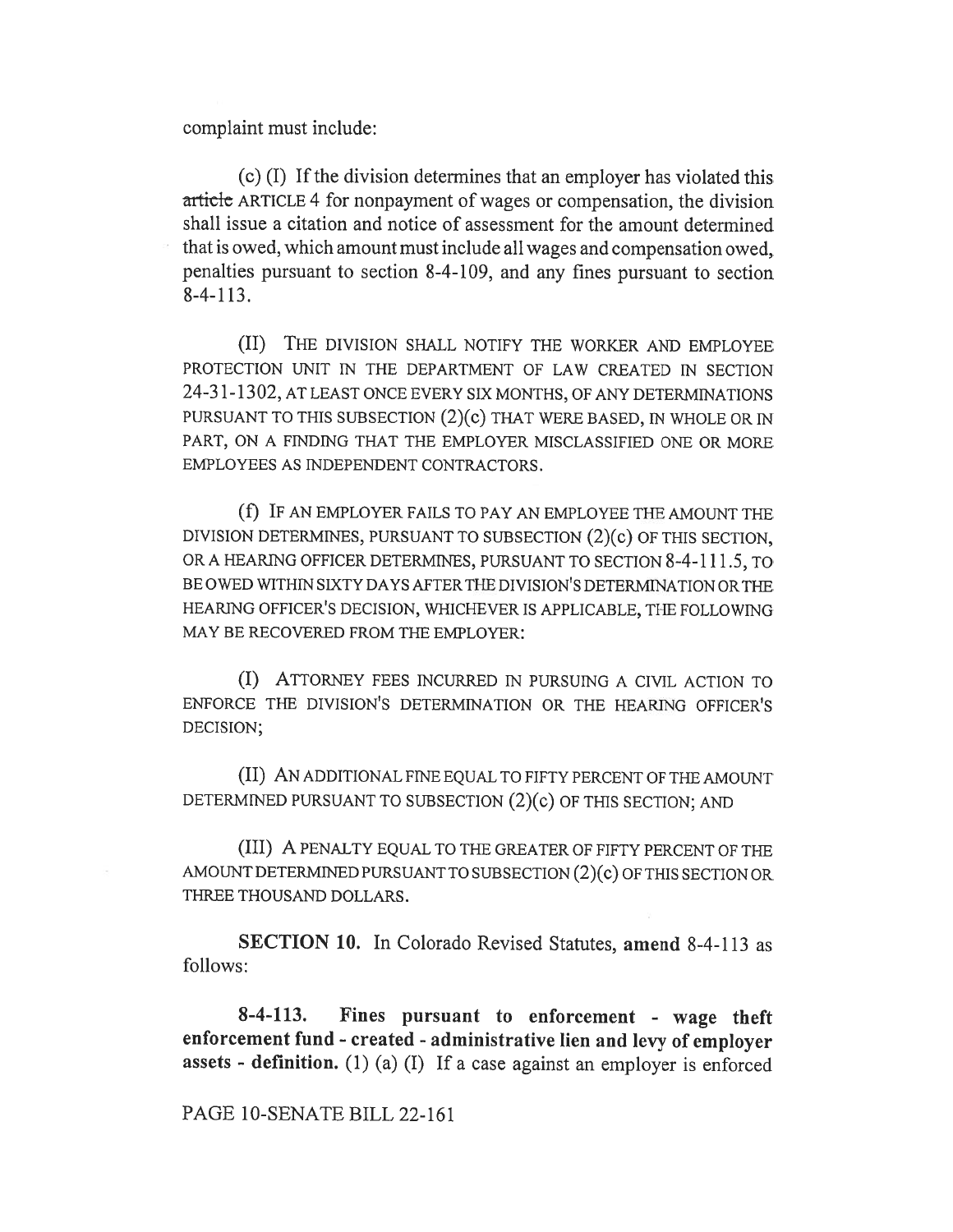pursuant to section 8-4-111, any employer who without good faith legal justification fails to pay the wages of each of his or her THE EMPLOYER'S employees shall forfeit to the people of the state of Colorado a fine in an amount determined by the director or hearing officer but no more than the sum of fifty dollars per day for each such failure to pay each employee, commencing from the date that such wages first became due and payable.

(II) The division may collect the fine IMPOSED PURSUANT TO THIS SUBSECTION (1)(a) through its citation and notice of assessment issued pursuant to section 8-4-111 (2) or after a hearing conducted pursuant to section 8-4-111.5.

(b) The director or hearing officer shall impose a fine of two hundred fifty dollars on an employer who fails to respond to a notice of complaint or to any other notice from the division to which a response is required. The director or hearing officer may waive or reduce the fine only if he or she THE DIRECTOR OR HEARING OFFICER finds good cause for an extension of the time for the employer to file the response.

(2) (a) THE DIVISION MAY, AND, ON OR AFTER JANUARY 1, 2023, AT THE REQUEST OF A WORKER SHALL, FILE a certified copy of any citation, notice of assessment, or order imposing wages due, fines, or penalties, OR OTHER RELIEF pursuant to this article may be filed ARTICLE 4 with the clerk of any court having jurisdiction over the parties at any time after the entry of the CITATION, NOTICE, OR order. The certified copy shall be recorded by THE DIVISION MAY FILE ONE CERTIFIED COPY OF THE CITATION, NOTICE, OR ORDER FOR ALL AMOUNTS OWED TO, OR FOR OTHER RELIEF FOR, ALL EMPLOYEES.

(b) The clerk of the district court SHALL RECORD THE CITATION, NOTICE, OR ORDER in the judgment book of said THE court and MAKE AN entry thereof made in the judgment docket. and it shall thenceforth have all UPON RECORDING, THE CITATION, NOTICE OF ASSESSMENT, OR ORDER HAS the effect of AND MAY BE EXECUTED AS a judgment of the district court. and execution may issue thereon out of said court as in other cases.

(c) (I) UPON RECORDING PURSUANT TO SUBSECTION (2)(b) OF THIS SECTION, THE JUDGMENT IS SUFFICIENT TO SUPPORT THE ISSUANCE OF WRITS OF GARNISHMENT IN THE MANNER PROVIDED BY LAW IN THE CASE OF A JUDGMENT THAT IS WHOLLY OR PARTIALLY UNSATISFIED.

### PAGE 11-SENATE BILL 22-161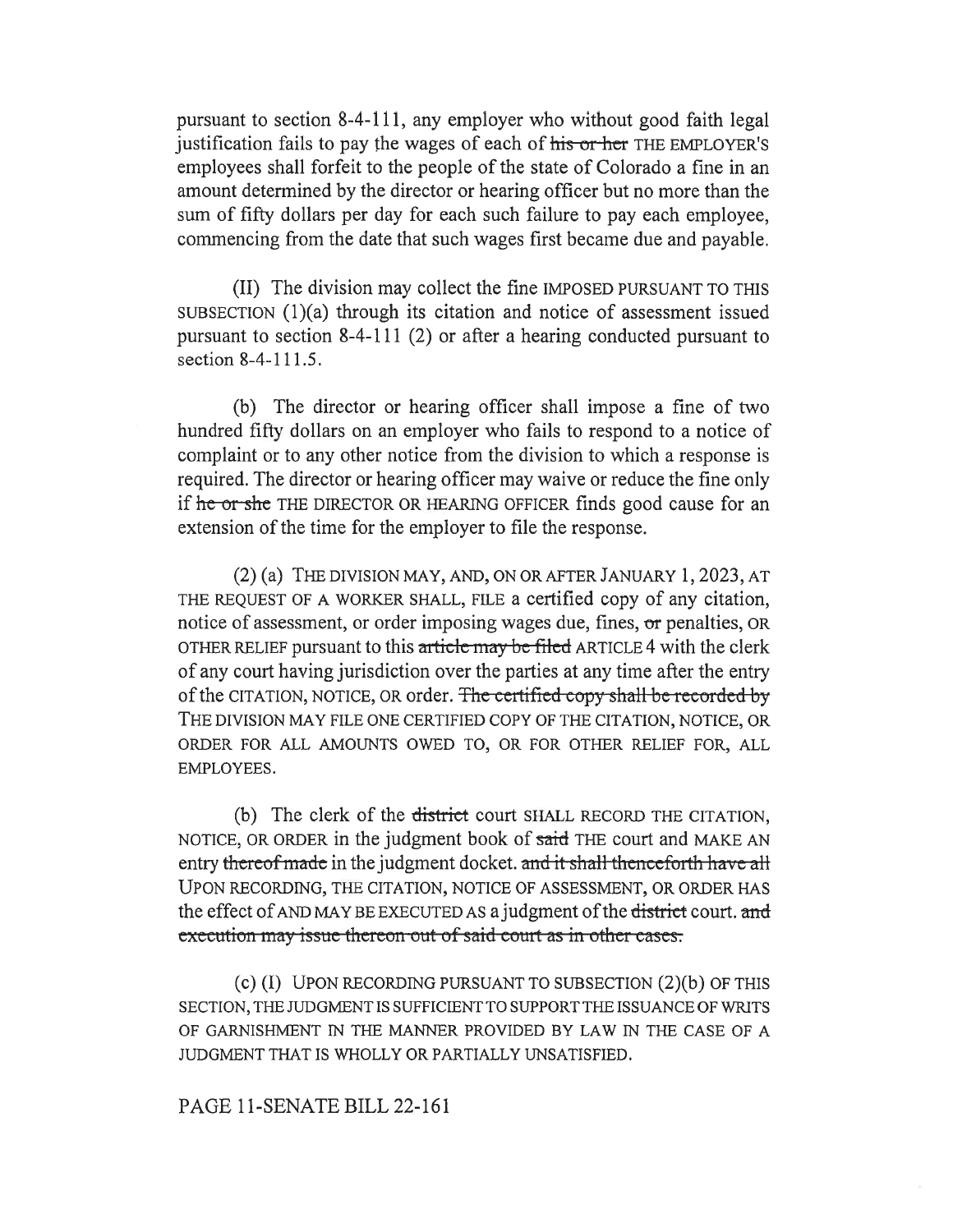(II) THE COURT SHALL MAIL A COPY OF THE JUDGMENT TO THE EMPLOYER WITHIN THREE DAYS AFTER THE DIVISION HAS FILED THE CITATION, NOTICE, OR ORDER WITH THE CLERK OF THE COURT.

(3) (a) The division shall transmit all fines collected FOR THE STATE pursuant to this section OR SECTION 8-1-114 (2), 8-1-116 (2), 8-1-117 (2), OR 8-1-140 (2) to the state treasurer, who shall credit the same to the wage theft enforcement fund, which fund is created and referred to in this section as the "fund". The moneys MONEY in the fund are IS subject to annual appropriation by the general assembly to the division for the direct and indirect costs associated with implementing this article ARTICLE 4.

(b) The state treasurer may invest any moneys MONEY in the fund not expended for the purpose of this articic ARTICLE 4 as provided by law. The state treasurer shall credit all interest and income derived from the investment and deposit of moneys MONEY in the fund to the fund. Any unexpended and unencumbered moneys MONEY remaining in the fund at the end of a fiscal year remain REMAINS in the fund and must not be credited or transferred to the general fund or another fund.

(4) (a) ON OR AFTER JANUARY 1, 2023, IF AN EMPLOYER FAILS TO PAY WAGES DETERMINED TO BE DUE TO THE EMPLOYER'S EMPLOYEES OR FINES OR PENALTIES DETERMINED TO BE DUE PURSUANT TO THIS ARTICLE 4, WITHIN SIXTY DAYS AFTER RECEIVING A WRITTEN EMPLOYEE REQUEST OR UPON ITS OWN INITIATIVE, THE DIVISION MAY ISSUE A NOTICE OF ADMINISTRATIVE LIEN AND LEVY TO THE EMPLOYER OR ANY OTHER PERSON THAT HAS POSSESSION, CUSTODY, OR CONTROL OF THE EMPLOYER'S ASSETS. THE DIVISION MAY ISSUE THE NOTICE OF ADMINISTRATIVE LIEN AND LEVY WHEN AN EMPLOYER IS PAST DUE ON PAYING WAGES DETERMINED TO BE DUE TO ITS EMPLOYEES AND ANY FINES OR PENALTIES DETERMINED TO BE DUE PURSUANT TO THIS ARTICLE 4 WITHOUT AN ORDER STAYING OR REVERSING THE APPLICABLE DEADLINE FOR PAYMENT. THE NOTICE MUST INCLUDE THE FOLLOWING STATEMENTS AND INFORMATION:

(I) THE NAME AND ADDRESS OF THE PERSON THAT HAS POSSESSION, CUSTODY, OR CONTROL OF THE EMPLOYER'S ASSETS;

(II) THE EMPLOYER'S NAME, LAST-KNOWN ADDRESS, AND TAXPAYER IDENTIFICATION NUMBER, IF KNOWN;

### PAGE 12-SENATE BILL 22-161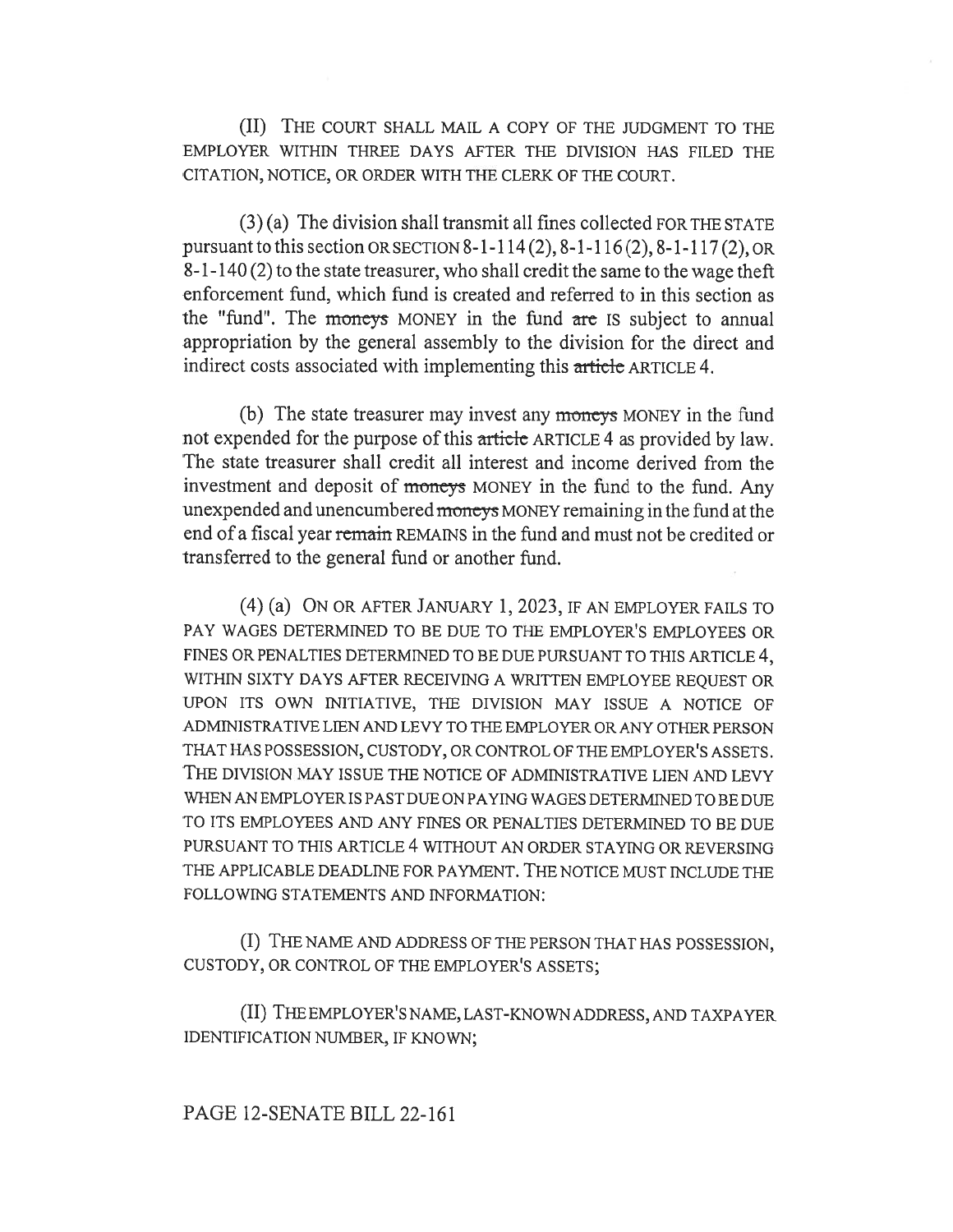(III) THE TOTAL AMOUNT OWED FOR PAST-DUE WAGES, FINES, AND PENALTIES, AS IDENTIFIED BY THE DIVISION AS PROVIDED IN THIS ARTICLE 4;

(IV) THE NAMES OF ALL EMPLOYEES DETERMINED TO BE OWED WAGES OR PENALTIES AND THE AMOUNTS DUE TO EACH NAMED EMPLOYEE;

(V) A STATEMENT THAT:

(A) THE NOTICE OF ADMINISTRATIVE LIEN AND LEVY TAKES EFFECT, AND IS SUPERIOR TO ANY OTHER LIEN ON THE SAME ASSETS THAT IS FILED LATER IN TIME;

(B) UNLESS THE DIVISION CONSENTS TO AN EARLIER DISPOSITION, THE PERSON MAY NOT TRANSFER OR DISPOSE OF THE ASSETS IN THE POSSESSION, CUSTODY, OR CONTROL OF THE PERSON FROM THE DATE THE PERSON RECEIVED THE NOTICE UNTIL FURTHER ORDER; AND

(C) A PERSON THAT RECEIVES NOTICE PURSUANT TO THIS SUBSECTION (4) AND THAT TRANSFERS OR DISPOSES OF THE ASSETS AFTER RECEIPT OF THE NOTICE IS LIABLE FOR THE AMOUNT OF THE PAST-DUE WAGES, FINES, AND PENALTIES OWED BY THE EMPLOYER, TO THE EXTENT OF THE VALUE OF THE TRANSFERRED OR DISPOSED OF ASSETS;

(VI) INSTRUCTIONS ON THE REMITTANCE, TRANSMISSION, OR TRANSFER OF THE WITHHELD OR SURRENDERED AMOUNTS OR OTHER ASSETS, INCLUDING THE REQUIREMENT THAT EACH CHECK, REMITTANCE, TRANSMISSION, OR TRANSFER:

(A) FOR PAST-DUE WAGES AND PENALTIES, BE PAYABLE TO, TRANSMITTED TO, OR TRANSFERRED TO THE EMPLOYEE, EMPLOYEES, PAYEE, OR TRANSFEREE DESIGNATED BY THE DIVISION IN THE NOTICE AND SENT TO THE ADDRESS INDICATED IN THE NOTICE OR OTHERWISE TRANSMITTED OR TRANSFERRED AS SPECIFIED IN THE NOTICE;

(B) FOR FINES, BE PAYABLE TO, TRANSMITTED TO, OR TRANSFERRED TO THE DIVISION OR OTHER PAYEE OR TRANSFEREE DESIGNATED BY THE DIVISION IN THE NOTICE AND SENT TO THE ADDRESS INDICATED IN THE NOTICE OR OTHERWISE TRANSMITTED OR TRANSFERRED AS SPECIFIED IN THE NOTICE;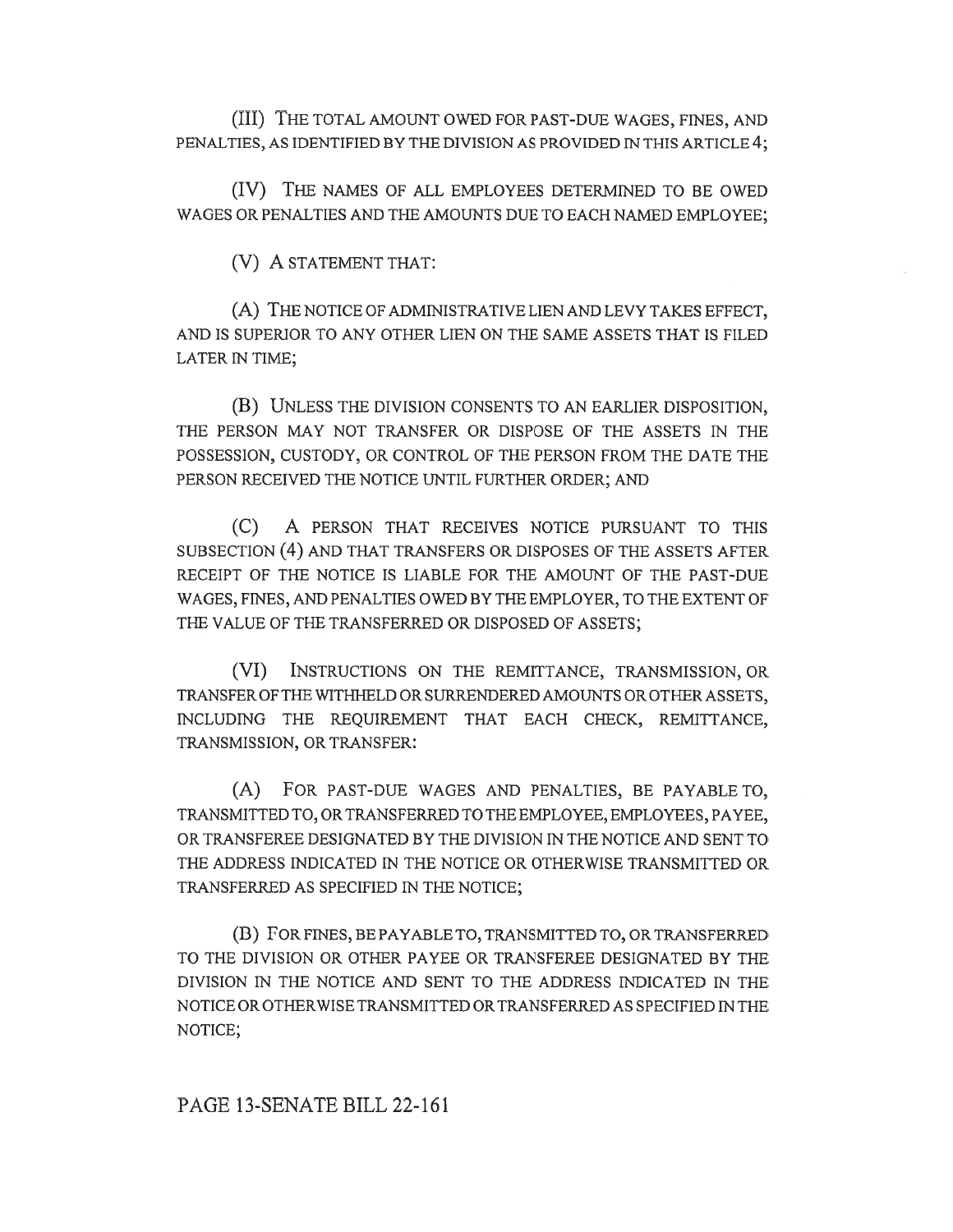(C) BE SURRENDERED WITHIN THIRTY DAYS AFTER THE DATE OF THE NOTICE OF THE LIEN AND LEVY; AND

(D) INCLUDE THE DIVISION CASE NUMBER ON THE FACE OF THE CHECK, REMITTANCE, TRANSMISSION, OR TRANSFER;

(VII) A STATEMENT THAT, IF INSUFFICIENT ASSETS ARE AVAILABLE TO COVER ALL AMOUNTS DETERMINED TO BE OWED BY THE EMPLOYER, THE PERSON MUST FIRST PAY WAGES AND PENALTIES DETERMINED TO BE DUE TO THE EMPLOYEE OR EMPLOYEES AND THEREAFTER PAY FINES DETERMINED TO BE OWED TO THE STATE;

(VIII) A STATEMENT THAT, IF NO ASSETS ARE AVAILABLE FOR SURRENDER, THE PERSON MUST RETURN THE REMITTANCE NOTICE WITHIN THIRTY DAYS AFTER THE DATE OF THE NOTICE OF THE LIEN AND LEVY; AND

(IX) A STATEMENT THAT THE ADMINISTRATIVE LIEN AND LEVY IS AUTOMATICALLY INACTIVATED ONCE THE PERSON RETURNS THE REMITTANCE NOTICE OR SURRENDERS THE ASSETS HELD BY THE PERSON.

(b) (I) IN ORDER TO ATTACH AND COLLECT AN EMPLOYER'S ASSETS THAT ARE IN THE POSSESSION, CUSTODY, OR CONTROL OF ANOTHER PERSON FOR PURPOSES OF COLLECTING PAST-DUE WAGES, FINES, AND PENALTIES, THE DIVISION IS AUTHORIZED TO SERVE, BY FIRST-CLASS OR OVERNIGHT MAIL, BY PERSONAL DELIVERY, OR, IF MUTUALLY AGREED UPON, THROUGH ELECTRONIC MEANS PUBLISHED BY THE PERSON, A NOTICE OF ADMINISTRATIVE LIEN AND LEVY ON ANY PERSON THAT HAS POSSESSION, CUSTODY, OR CONTROL OF THE EMPLOYER'S ASSETS. A NOTICE OF ADMINISTRATIVE LIEN AND LEVY IS EFFECTIVE IF IT IS DELIVERED OR MAILED TO THE PRINCIPAL OFFICE OR ANY BRANCH OFFICE OF THE PERSON THAT HAS POSSESSION, CUSTODY, OR CONTROL OF THE EMPLOYER'S ASSETS.

(II) THE ADMINISTRATIVE LIEN AND LEVY APPLIES AGAINST ALL ASSETS OF THE EMPLOYER THAT ARE IN THE POSSESSION, CUSTODY, OR CONTROL OF THE PERSON SERVED WITH THE NOTICE AT THE TIME OF, AND WITHIN SIXTY DAYS AFTER, RECEIPT OF THE NOTICE.

(III) THE DIVISION SHALL PROVIDE A COPY OF THE ADMINISTRATIVE LIEN AND LEVY TO THE EMPLOYER AND SHALL INCLUDE INFORMATION ON THE EMPLOYER'S RIGHT TO FILE AN APPLICABLE EXCEPTION, EXEMPTION, OR

PAGE 14-SENATE BILL 22-161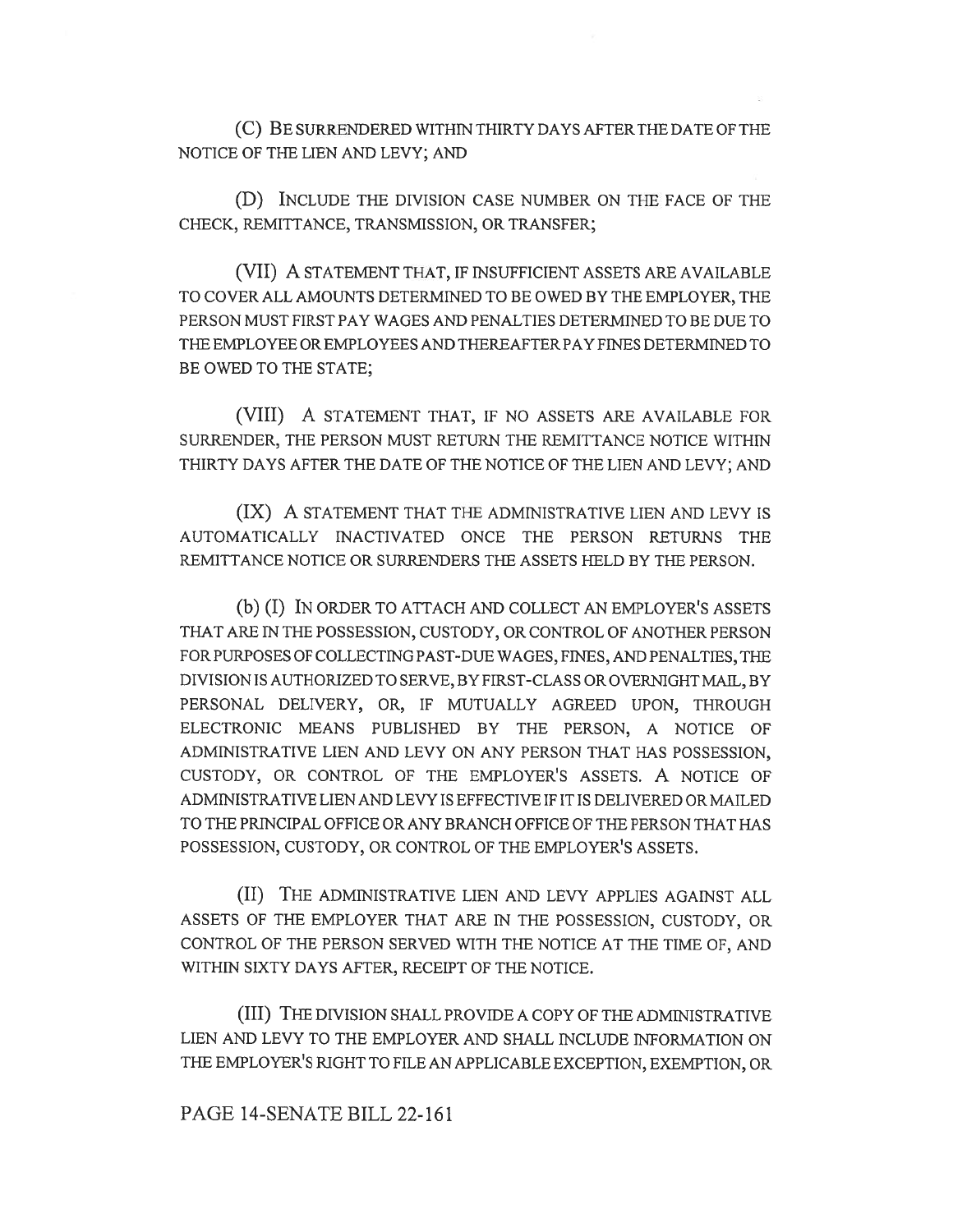APPEAL, AS SPECIFIED BY THE DIRECTOR BY RULE, INCLUDING AN EXCEPTION, EXEMPTION, OR APPEAL FOR CUSTODIAL ACCOUNTS PURSUANT TO SECTION 11-50-110, THE EARNINGS LIMITATIONS SET FORTH IN SECTION 13-54-104 (3), OR THE APPEAL POLICY FOR JOINTLY OWNED OR SHARED ACCOUNTS.

(IV) UPON SATISFACTION OF THE PAST-DUE WAGE, FINE, OR PENALTY OBLIGATIONS GIVING RISE TO THE ADMINISTRATIVE LIEN AND LEVY, THE EMPLOYER MAY REQUEST AND BE PROVIDED CONFIRMATION THAT THE LIEN IS EXTINGUISHED.

(c) THIS SUBSECTION (4) APPLIES TO ALL PAST-DUE WAGE, FINE, AND PENALTY OBLIGATIONS ORDERED AS PART OF ANY PROCEEDING, REGARDLESS OF WHEN THE ORDER WAS ENTERED, AND ALL EMPLOYERS THAT OWE WAGES, FINES, OR PENALTIES ARE SUBJECT TO NOTICE OF ADMINISTRATIVE LIEN AND LEVY AS DESCRIBED IN THIS SUBSECTION (4).

(d) THE DIRECTOR MAY ADOPT RULES AS NECESSARY TO IMPLEMENT THIS SUBSECTION (4).

(e) AS USED IN THIS SUBSECTION (4), "ASSET" MEANS ANY:

(I) REAL, INTANGIBLE, OR PERSONAL PROPERTY OF AN EMPLOYER;

(II) AN EMPLOYER'S RIGHT TO REAL, INTANGIBLE, OR PERSONAL PROPERTY;

(III) PAYMENTS DUE TO AND ACCOUNTS RECEIVABLE OF AN EMPLOYER; AND

(IV) CREDITS OR DEBTS INVOLVING THE EMPLOYER.

SECTION 11. In Colorado Revised Statutes, amend 8-4-120 as follows:

8-4-120. Discrimination and retaliation prohibited - employee protections - criminal penalties - civil remedies. (1) No AN employer shall NOT intimidate, threaten, restrain, coerce, blacklist, discharge, or in any manner discriminate OR RETALIATE against any employee who has:

(a) Filed any complaint or instituted or caused to be instituted any

PAGE 15-SENATE BILL 22-161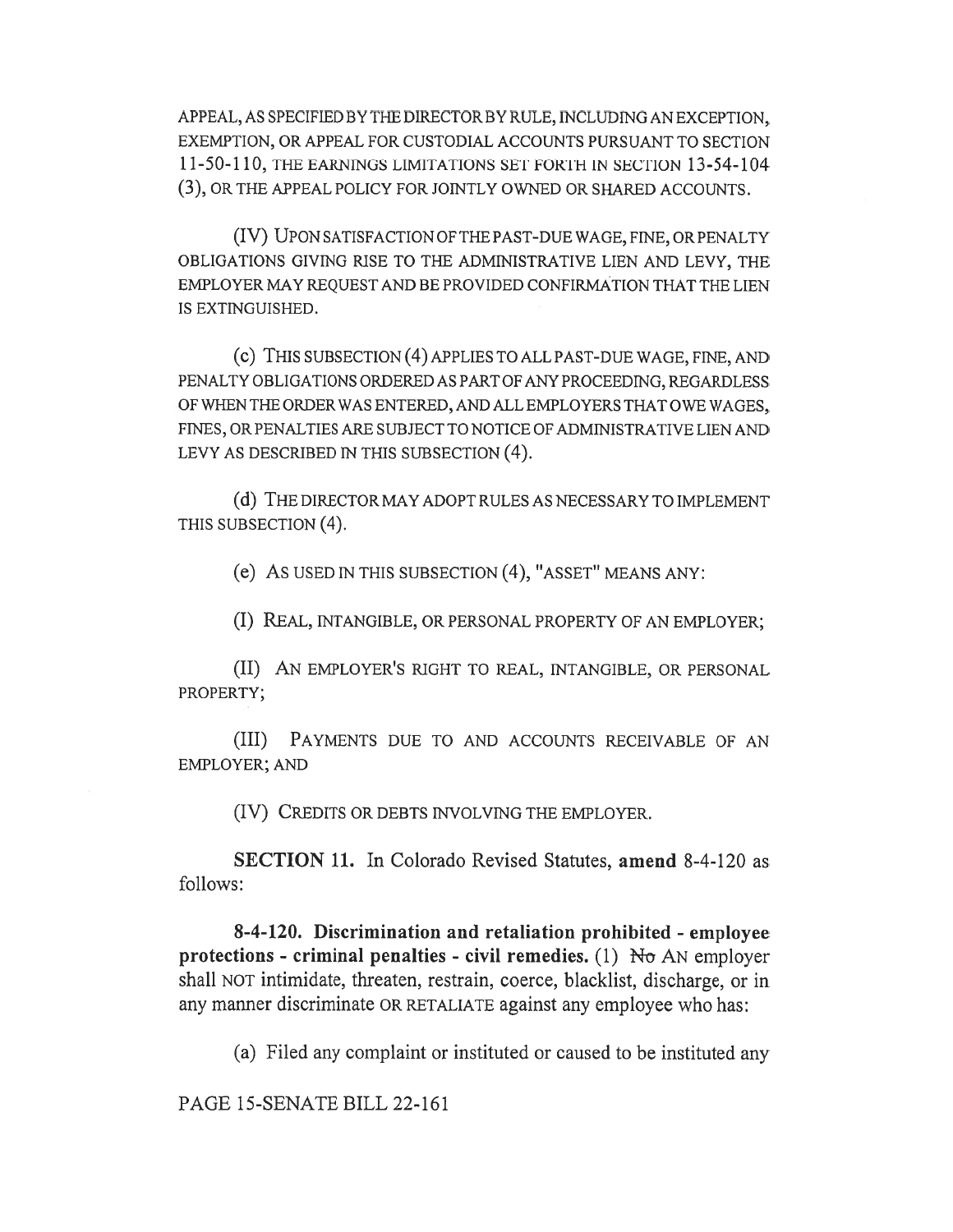proceeding under this article 4 or related ANY OTHER law OR RULE RELATED TO WAGES OR HOURS; or who has

(b) Testified OR PROVIDED OTHER EVIDENCE, or may testify OR PROVIDE OTHER EVIDENCE, in any proceeding on behalf of himself, herself, THE EMPLOYEE or another PERSON regarding afforded protections under this article 4 OR UNDER ANY OTHER LAW OR RULE RELATED TO WAGES OR HOURS.

(2) Any AN employer who violates the provisions of this section commits a class 2 misdemeanor.

(3) (a) AN EMPLOYEE WHO ALLEGES A VIOLATION OF SUBSECTION (1) OF THIS SECTION MAY FILE A CIVIL ACTION IN A COURT OF COMPETENT JURISDICTION AGAINST THE EMPLOYER ALLEGED TO HAVE VIOLATED THIS SECTION TO SEEK LEGAL AND EQUITABLE RELIEF AS APPROPRIATE TO REMEDY THE VIOLATION, INCLUDING:

(I) BACK PAY;

(II) REINSTATEMENT OF EMPLOYMENT OR, IF REINSTATEMENT IS NOT FEASIBLE, FRONT PAY;

(III) THE PAYMENT OF WAGES UNLAWFULLY WITHHELD;

(IV) INTEREST ON UNPAID WAGES AT A RATE OF TWELVE PERCENT PER ANNUM FROM THE DATE THE WAGES WERE FIRST DUE;

(V) THE PAYMENT OF A PENALTY OF FIFTY DOLLARS PER DAY FOR EACH EMPLOYEE WHOSE RIGHTS UNDER THIS SECTION WERE VIOLATED AND FOR EACH DAY THAT THE VIOLATION OCCURRED OR CONTINUED;

(VI) LIQUIDATED DAMAGES IN AN AMOUNT EQUAL TO THE GREATER OF TWO TIMES THE AMOUNT OF THE UNPAID WAGES OR TWO THOUSAND DOLLARS; AND

(VII) INJUNCTIVE RELIEF.

(b) IF THE EMPLOYEE PREVAILS IN A CIVIL ACTION BROUGHT PURSUANT TO THIS SUBSECTION (3), THE COURT SHALL AWARD THE EMPLOYEE REASONABLE ATTORNEY FEES AND COSTS.

PAGE 16-SENATE BILL 22-161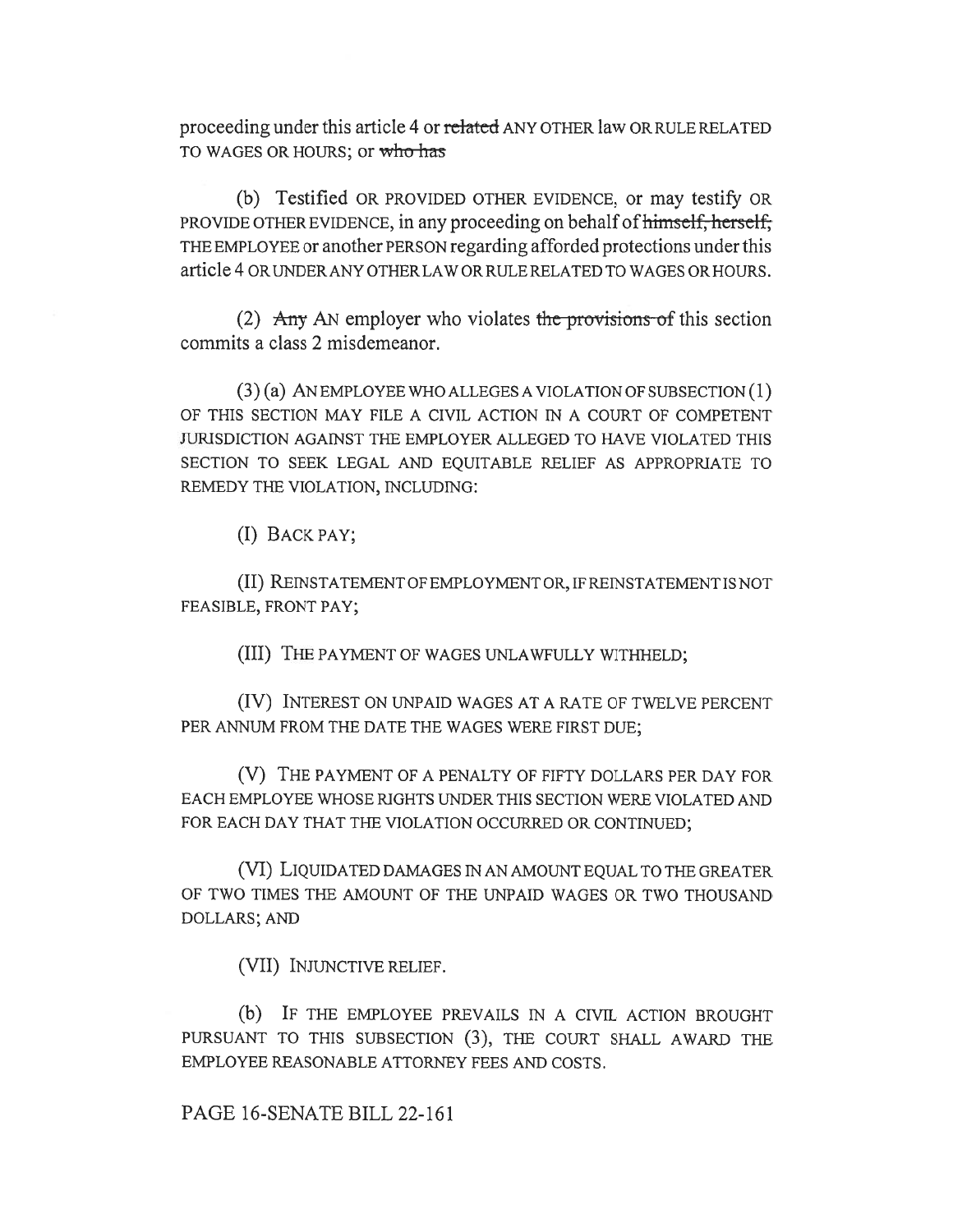(4) THE DIVISION MAY INVESTIGATE AND ENFORCE DISCRIMINATION OR RETALIATION PROHIBITED BY THIS ARTICLE 4 OR ARTICLE 6 OF THIS TITLE 8 AND, AFTER INVESTIGATION, MAY ORDER THE RELIEF SPECIFIED IN SUBSECTION (3)(a) OF THIS SECTION.

SECTION 12. In Colorado Revised Statutes, 8-72-114, amend (9) as follows:

8-72-114. Employee misclassification - investigations enforcement - advisory opinions - rules - employee misclassification advisory opinion fund - statewide study - report - definitions legislative declaration. (9) (a) Subject to the approval of the executive director, the director may enter into an interagency agreement with the department of law for assistance in enforcing this section. The director is authorized to transfer to the department of law from the unemployment revenue fund created in section 8-77-106 such money as is necessary to pay for reasonable costs associated with enforcement actions by the department of law.

(b) REGARDLESS OF WHETHER THE DIRECTOR HAS ENTERED INTO AN INTERAGENCY AGREEMENT WITH THE DEPARTMENT OF LAW PURSUANT TO SUBSECTION  $(9)(a)$  OF THIS SECTION, AT LEAST ONCE EVERY TWELVE MONTHS, BEGINNING JANUARY 1, 2024, THE DIRECTOR SHALL SHARE WITH THE WORKER AND EMPLOYEE PROTECTION UNIT IN THE DEPARTMENT OF LAW CREATED IN SECTION 24-31-1302 ANY ORDERS ISSUED PURSUANT TO THIS SECTION FINDING THAT ANY EMPLOYERS HAVE ENGAGED IN THE MISCLASSIFICATION OF EMPLOYEES.

SECTION 13. In Colorado Revised Statutes, 24-31-101, amend  $(1)(i)$  as follows:

24-31-101. Powers and duties of attorney general. (1) The attorney general:

(i) May INDEPENDENTLY INITIATE AND bring civil and criminal actions to enforce state laws, including actions brought pursuant to:

(I) The "Colorado Antitrust Act of 1992", in article 4 of title 6;

(II) The "Colorado Consumer Protection Act", in article 1 of title 6;

PAGE 17-SENATE BILL 22-161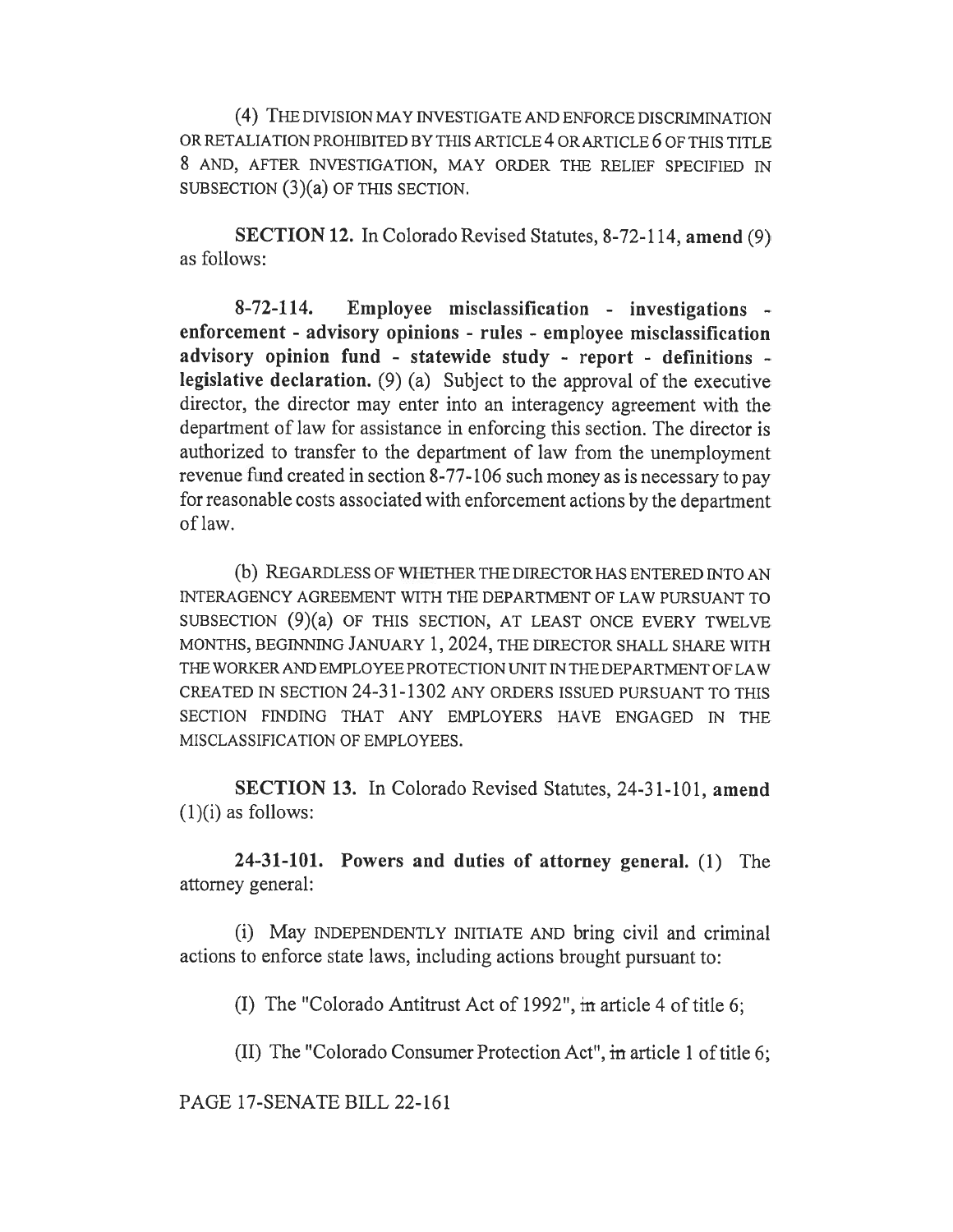(III) The "Unfair Practices Act", in article 2 of title 6;

 $(IV)$  Article 12 of title 6; and sections

(V) SECTION 6-1-110;

(VI) SECTION 11-51-603.5;

(VII) SECTION 24-34-505.5; and

(VIII) SECTION 25.5-4-306;

(IX) ARTICLE 4 OF TITLE 8, SUBJECT TO SECTION 24-31-1303 (2); AND

(X) THE "COLORADO EMPLOYMENT SECURITY ACT", ARTICLES 70 TO 82 OF TITLE 8, SUBJECT TO SECTION 24-31-1303 (1).

SECTION 14. In Colorado Revised Statutes, 24-31-102, amend  $(1)(h)$ ; repeal  $(1)(i)$ ; and add  $(1)(i)$  and  $(1)(k)$  as follows:

24-31-102. Offices, boards, and divisions. (1) The department of law, the chief executive officer of which is the attorney general, includes the following:

(h) The financial empowerment office, created in part 11 of this article 31; and

(i) Notwithstanding section  $24$ -1-107; any other division, office, or unit-established by the attorney general or by law.

(j) THE WORKER AND EMPLOYEE PROTECTION UNIT, CREATED IN PART 13 OF THIS ARTICLE 31; AND

(k) NOTWITHSTANDING SECTION 24-1-107, ANY OTHER DIVISION, OFFICE, OR UNIT ESTABLISHED BY THE ATTORNEY GENERAL OR BY LAW.

SECTION 15. In Colorado Revised Statutes, add part 13 to article 31 of title 24 as follows:

### PAGE 18-SENATE BILL 22-161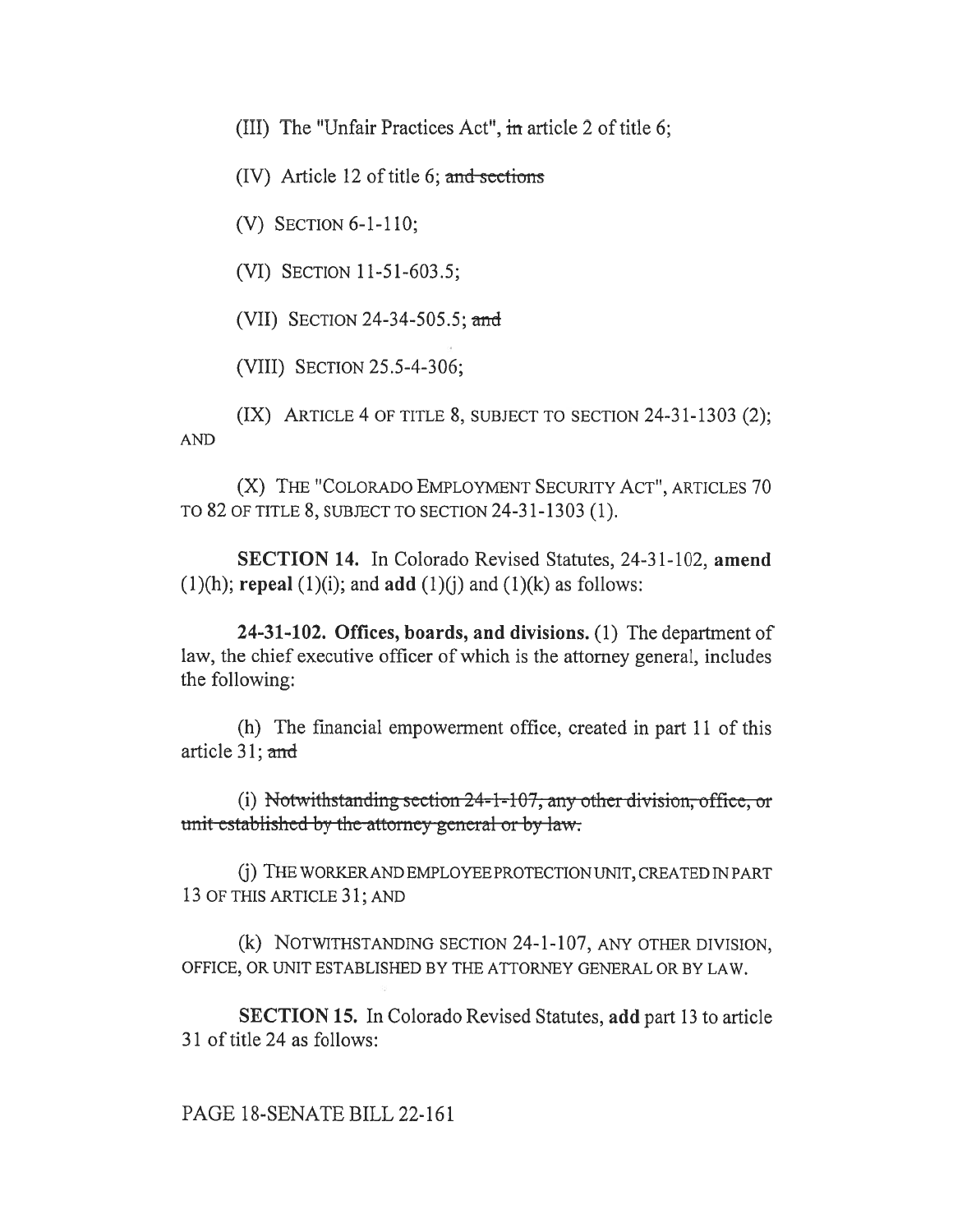### PART 13 ENFORCEMENT OF WORKER PROTECTION LAWS

24-31-1301. Definitions. AS USED IN THIS PART 13, UNLESS THE CONTEXT OTHERWISE REQUIRES:

(1) "DIVISION OF LABOR STANDARDS AND STATISTICS" MEANS THE DIVISION OF LABOR STANDARDS AND STATISTICS IN THE DEPARTMENT OF LABOR AND EMPLOYMENT CREATED PURSUANT TO SECTION 8-1-103.

(2) "DIVISION OF UNEMPLOYMENT INSURANCE" MEANS THE DIVISION OF UNEMPLOYMENT INSURANCE IN THE DEPARTMENT OF LABOR AND EMPLOYMENT CREATED PURSUANT TO SECTION 8-71-101.

(3) "UNIT" MEANS THE WORKER AND EMPLOYEE PROTECTION UNIT CREATED IN SECTION 24-31-1302.

24-31-1302. Worker and employee protection unit - creation duties. (1) THERE IS CREATED WITHIN THE DEPARTMENT OF LAW AND UNDER THE CONTROL OF THE OFFICE OF THE ATTORNEY GENERAL THE WORKER AND EMPLOYEE PROTECTION UNIT.

(2) IN ADDITION TO ANY OTHER AUTHORITIES GRANTED BY LAW, THE UNIT HAS THE FOLLOWING POWERS AND DUTIES:

(a) ISSUE OR CAUSE TO BE ISSUED CIVIL INVESTIGATIVE DEMANDS AND SUBPOENAS OR OTHER PROCESS IN AID OF INVESTIGATIONS AND PROSECUTIONS;

(b) ADMINISTER OATHS AND TAKE SWORN STATEMENTS UNDER PENALTY OF PERJURY; AND

(c) SERVE AND EXECUTE, IN ANY COUNTY, SEARCH WARRANTS THAT RELATE TO INVESTIGATIONS.

24-31-1303. Worker misclassification - wage determinations investigation and enforcement by the unit - coordination with department of labor and employment. (1) (a) THE UNIT MAY INVESTIGATE ALLEGED VIOLATIONS OF, AND BRING AN ACTION AGAINST AN EMPLOYER TO ENFORCE, SECTION 8-72-114, REGARDLESS OF WHETHER A

PAGE 19-SENATE BILL 22-161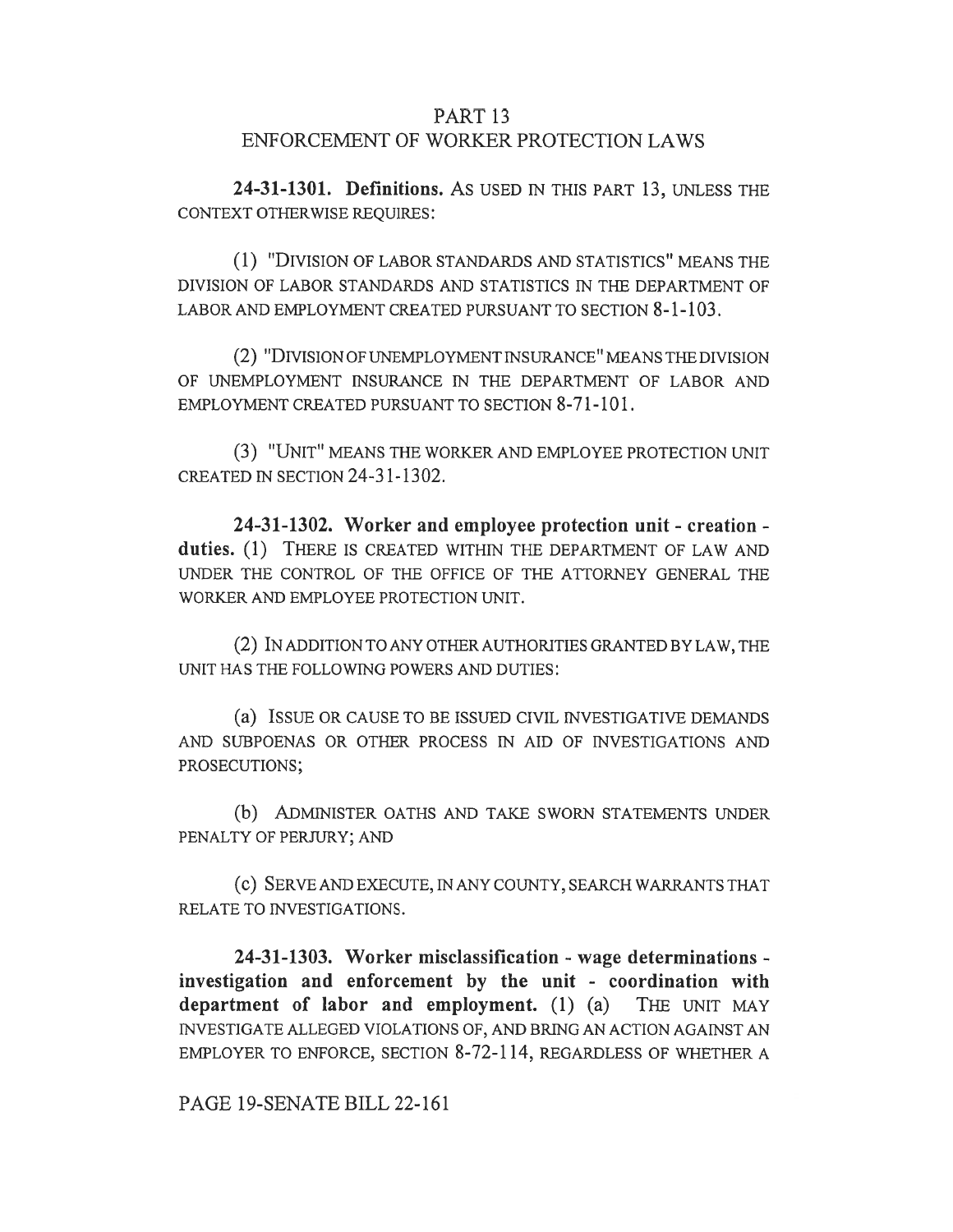COMPLAINT IS FILED AGAINST THE EMPLOYER PURSUANT TO SAID SECTION, TO ENFORCE THAT SECTION IF THE DIVISION OF UNEMPLOYMENT INSURANCE DIRECTLY REFERS A FINDING OF MISCLASSIFICATION TO THE UNIT TO PURSUE FURTHER REMEDIES.

(b) THE UNIT MAY INVESTIGATE AND ENFORCE AN ALLEGED MISCLASSIFICATION THAT IS NOT DESCRIBED IN SUBSECTION (1)(a) OF THIS SECTION IF THE UNIT PROVIDES WRITTEN NOTICE TO THE DIVISION OF UNEMPLOYMENT INSURANCE OF THE UNIT'S INTENT TO PURSUE A MISCLASSIFICATION INVESTIGATION AND THE DIVISION OF UNEMPLOYMENT INSURANCE:

(I) DECLINES TO INVESTIGATE THE MATTER;

(II) HAS INVESTIGATED THE MATTER AND MADE A FORMAL DETERMINATION; OR

(III) FAILS TO RESPOND TO THE UNIT WITHIN THIRTY DAYS AFTER THE DATE OF THE NOTICE.

(2) (a) THE UNIT MAY ENFORCE WAGE DETERMINATIONS MADE BY THE DIVISION OF LABOR STANDARDS AND STATISTICS PURSUANT TO ARTICLE 4 OF TITLE 8 IF THE DIVISION OF LABOR STANDARDS AND STATISTICS REFERS THE WAGE DETERMINATION TO THE UNIT FOR ENFORCEMENT.

(b) IF THE DIVISION OF LABOR STANDARDS AND STATISTICS HAS NOT REFERRED A WAGE DETERMINATION TO THE UNIT, THE UNIT MAY ENFORCE THE WAGE DETERMINATION IF THE UNIT PROVIDES WRITTEN NOTICE TO THE DIVISION OF LABOR STANDARDS AND STATISTICS OF THE UNIT'S INTENT TO ENFORCE THE WAGE DETERMINATION AND THE DIVISION OF LABOR STANDARDS AND STATISTICS:

(I) DECLINES TO PURSUE ENFORCEMENT OF THE WAGE DETERMINATION;

(II) HAS ATTEMPTED TO PURSUE ENFORCEMENT OF THE WAGE DETERMINATION AND HAS BEEN UNSUCCESSFUL IN ENFORCING THE DETERMINATION IN FULL AFTER THE LATER OF TWELVE MONTHS AFTER THE DETERMINATION OR THE CONCLUSION OF ANY APPEALS;

### PAGE 20-SENATE BILL 22-161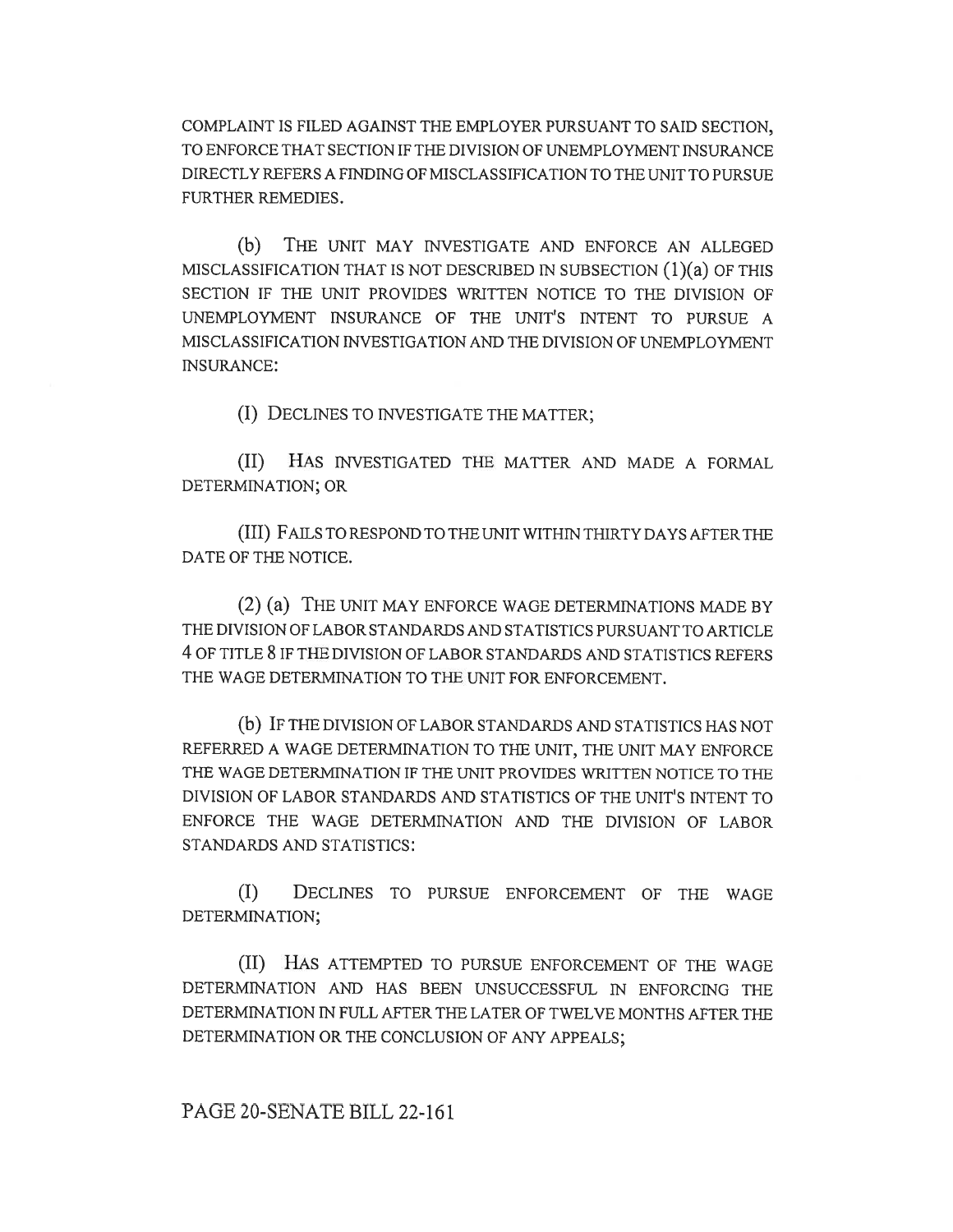(III) FAILS TO RESPOND TO THE UNIT WITHIN THIRTY DAYS AFTER THE DATE OF THE NOTICE; OR

(IV) HAS NOT INITIATED AN INVESTIGATION.

SECTION 16. Appropriation. (1) For the 2022-23 state fiscal year, \$345,069 is appropriated to the department of labor and employment. This appropriation is from the general fund. To implement this act, the department may use this appropriation as follows:

(a) \$314,019 for use by division of labor standards and statistics for program costs related to labor standards, which amount is based on an assumption that the division will require an additional 3.4 FTE; and

(b) \$31,050 for the purchase of legal services.

(2) For the 2022-23 state fiscal year, \$31,050 is appropriated to the department of law. This appropriation is from reappropriated funds received from the department of labor and employment under subsection (1)(b) of this section and is based on an assumption that the department of law will require an additional 0.2 FTE. To implement this act, the department of law may use this appropriation to provide legal services for the department of labor and employment.

(3) For the 2022-23 state fiscal year, \$95,200 is appropriated to the department of law for use by consumer protection. This appropriation is from the general fund and is based on an assumption that the department will require an additional 0.8 FTE. To implement this act, the department may use this appropriation for consumer protection and antitrust.

SECTION 17. Act subject to petition - effective date. Sections 6, 7, 8, and 9 of this act take effect January 1, 2023, and the remainder of this act takes effect at 12:01 a.m. on the day following the expiration of the ninety-day period after final adjournment of the general assembly; except that, if a referendum petition is filed pursuant to section 1 (3) of article V of the state constitution against this act or an item, section, or part of this act within such period, then the act, item, section, or part will not take effect unless approved by the people at the general election to be held in